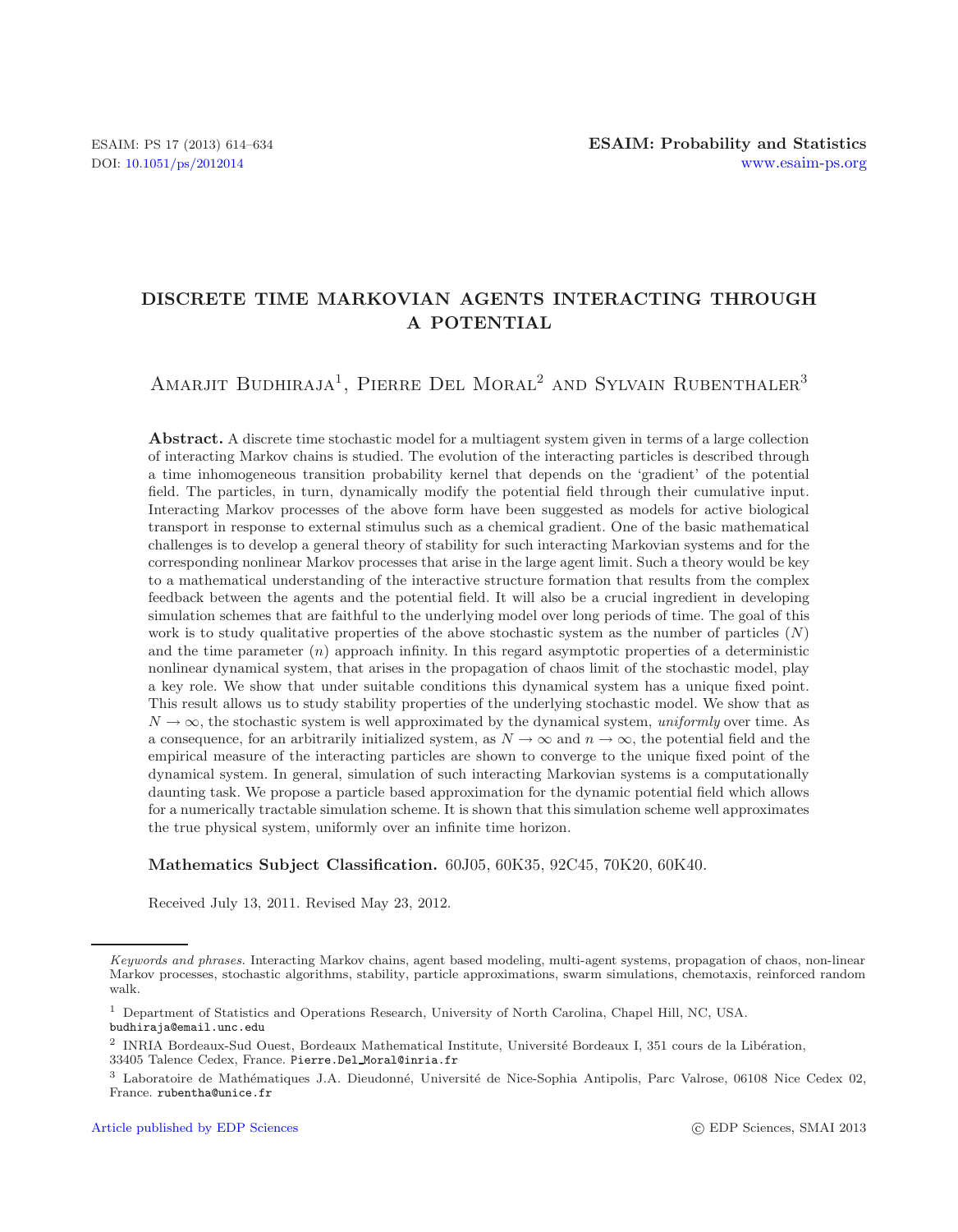### 1. INTRODUCTION

In recent years there has been a significant interest in agent based modeling for complex systems. Examples of such models abound in physical and social sciences and include problems of biological aggregation [\[19](#page-20-0)], chemotactic response dynamics [\[11\]](#page-20-1), self organized networks [\[16\]](#page-20-2), communication systems [\[14\]](#page-20-3), opinion dynamics [\[15\]](#page-20-4), multi-target tracking [\[4\]](#page-20-5), *etc.* See [\[14](#page-20-3), [18\]](#page-20-6) for a comprehensive list of references. One popular model for interacting multi-agent systems (see [\[18](#page-20-6)] and references therein) consists of a large number of particles that influence each other indirectly through a dynamic potential field and can formally be described through the following system of equations.

$$
dX_i(t) = \nabla h(X_i(t), t)dt + dW_i(t), \ X_i(0) = x_i \in \mathbb{R}^d, i = 1, ..., N.
$$
  
\n
$$
\frac{\partial}{\partial t}h(t, x) = -\alpha h(t, x) + D\Delta h(t, x) + \beta \sum_{i=1}^N g(X_i(t), x), \ h(0, x) = h_0(x).
$$
\n(1.1)

<span id="page-1-0"></span>Here  $W_i$ ,  $i = 1, \ldots, N$  are independent Brownian motions which drive the state processes  $X_i$  of the N interacting particles. The interaction between the particles arises indirectly through the underlying potential field h which changes continuously according to a diffusion equation and through the aggregated input of the N particles. One example of such an interaction is in chemotactic cell response dynamics where cells preferentially move towards a higher chemical concentration and themselves release chemicals into the medium, in response to the local information on the environment, thus modifying the potential field dynamically over time. In this context,  $h(t, x)$  represents the concentration of a chemical at time t and location x. Diffusion of the chemical in the medium is captured by the Laplacian in [\(1.1\)](#page-1-0) and the constant  $\alpha > 0$  models the rate of decay or dissipation of the chemical. Contribution of the agents to the chemical concentration field is given through the last term in the equation. The function  $q$  captures the agent response rules and can be used to model a wide range of phenomenon [\[18\]](#page-20-6). The first equation in [\(1.1\)](#page-1-0) describes the motion of a particle in terms of a diffusion process with drift in the direction of the gradient of the chemical concentration. Many variations of this basic model with applications to a wide range of fields can be found in [\[18](#page-20-6)]. A precise mathematical treatment of [\(1.1\)](#page-1-0) presents significant technical obstacles and existing results in literature are limited to simulation and formal asymptotic approximations of the system. In the current work we will study a discrete time model which captures essential features of the dynamics in [\(1.1\)](#page-1-0) and is also amenable to a rigourous mathematical treatment. The time evolution of the agents will be described through a time inhomogeneous transition probability kernel, where the kernel at time instant n is determined in terms of the "gradient of the potential field" at time instant  $n-1$ . The agents in turn affect and contribute to the potential field dynamically over time. Thus as in the formal continuous time setting described above, the N-agent dynamics is strongly coupled and describes a (time inhomogeneous) Markov chain in  $E^N$  where E (a compact subset of  $\mathbb{R}^d$ ) is the state space of a typical agent. Although the model description is considerably simpler in discrete time, our objective here is to go beyond formal heuristics (as is the current state of the art for the continuous time model in  $(1.1)$  and to formulate and study precise mathematical properties of the system. We will establish convergence of the stochastic model to the solution of a non-linear dynamical system, over an arbitrary fixed time horizon, as the number of agents approach infinity and as a consequence obtain a propagation of chaos result (Thm. [1.2](#page-4-0) and Cor. [1.3\)](#page-5-0). We are particularly interested in the stability of the system as  $N \to \infty$ , over long periods of time. A mathematical understanding of the stability behaviour is key to the study of long term structure formation resulting from the complex interactions between the agents and the potential field. Stability results for the system are also crucial ingredients for studying the behaviour of approximate simulation schemes over long intervals of time. Denoting by  $n$  the time parameter, we will give conditions under which, as  $N \to \infty$  and  $n \to \infty$  (in any order) the potential field and the empirical measure of the N particles converges to limits that are independent of the initial configuration (Cor. [1.10\)](#page-6-0). These limits are characterized as the unique fixed point of the limit deterministic non-linear dynamical system (Thm. [1.6\)](#page-5-1). Uniform in time convergence of the stochastic model to the non-linear deterministic dynamics is established as well (Thm. [1.9\)](#page-6-1). In general, simulation of interacting Markovian systems is a computationally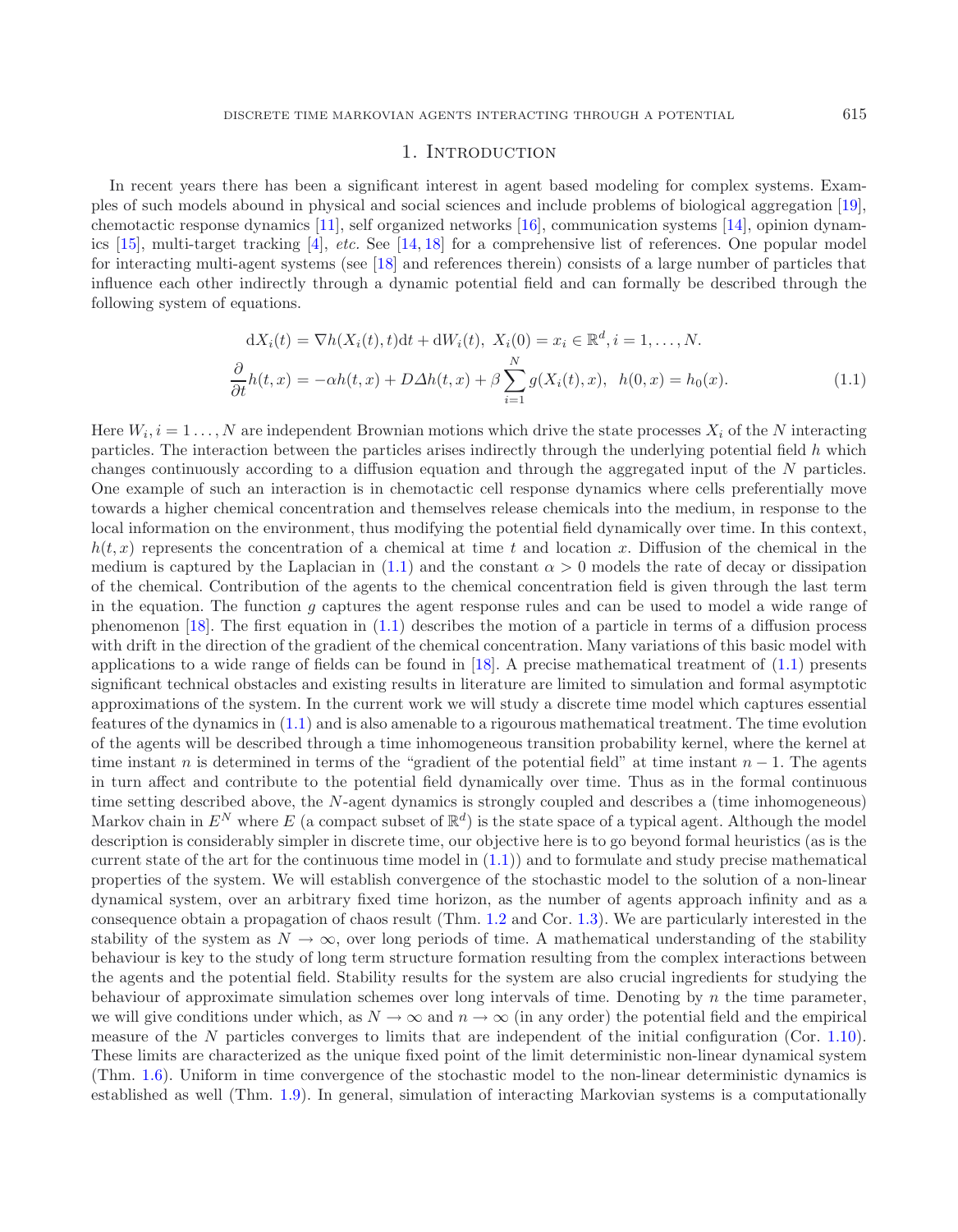#### 616 A. BUDHIRAJA *ET AL.*

daunting task. We propose a particle based approximation for the dynamic potential field which allows for a numerically tractable simulation scheme. Using the above stability results we show that this simulation scheme well approximates the true physical system, uniformly over an infinite time horizon (Thm. [1.15\)](#page-7-0).

The study of large collections of weakly interacting Markov processes and the associated McKean-Vlasov systems has a long history [\[8](#page-20-7), [12,](#page-20-8) [20](#page-20-9)]; also see [\[2](#page-20-10)] and references therein. There is an extensive body of work that addresses law of large number behavior (Propagation of Chaos), Central limit theory (normal fluctuations from the mean) and large deviation principles for such models. Most of these results concern the behavior of the system over a finite time horizon. Here we are concerned with *uniform in time* convergence results (*e.g.* Thms. [1.9](#page-6-1) and [1.15\)](#page-7-0). Such results for interacting diffusions of the form

$$
dX_i(t) = \sqrt{2}dB_i(t) - \nabla V(X_i(t))dt - \frac{1}{N} \sum_{j=1}^{N} \nabla W(X^i(t) - X^j(t))dt; i = 1,...,N
$$
\n(1.2)

have been studied in several works  $[5-7,17]$  $[5-7,17]$  $[5-7,17]$ . Here  $B^i$  are independent Brownian motions and V, W are suitable functions. The key difference from the model studied in the current work (aside from the fact that we work in discrete time) is that, in the above works, the interaction of the *i*th particle with the system at time  $t$  is completely described by the empirical measure  $m^N(t) = \frac{1}{N} \sum_{i=1}^N \delta_{X_i(t)}$ , whereas in the model studied in our work the interaction at time t involves the whole history  $\{m^N(s)\}_{0 \le s \le t}$ . This can be seen formally from [\(1.1\)](#page-1-0) on observing that the first equation in the system is driven by the *gradient* of the interaction function h. The precise form of the interaction can be read from equation  $(1.7)$ . After this work was completed, a recent work [\[13](#page-20-14)], where the interaction is given in terms of the empirical measure of the whole history of the particles, was brought to our attention. However, unlike the current work, the above paper is concerned with a finite time asymptotic behavior of the system.

Before we give a formal description of the model, we list some common notation that will be used in this work. For  $d \geq 1$ ,  $\mathbb{R}^d$  will denote the d-dimensional Euclidean space, the standard norm on which will be denoted by  $|\cdot|$ . N [resp. N<sub>0</sub>] will denote the space of positive [resp. nonnegative] integers. Cardinality of a finite set G will be denoted by |G|. For a Polish space  $S$ ,  $\mathcal{B}(S)$  will denote the Borel sigma field on S and  $\mathcal{P}(S)$  the space of probability measures on  $(S, \mathcal{B}(S))$ . For  $x \in S$ ,  $\delta_x$  will denote the element in  $\mathcal{P}(S)$  that puts unit mass at the point x. For  $\mu \in \mathcal{P}(\mathcal{S})$  and a  $\mu$ -integrable real measurable map f on  $(\mathcal{S}, \mathcal{B}(\mathcal{S}))$ , we denote  $\int_{\mathcal{S}} f d\mu$  as  $\mu(f)$  or  $\langle \mu, f \rangle$ . Similar notations will be used for signed measures. For  $\mu \in \mathcal{P}(\mathcal{S}), S_N(\mu)$  denotes a random measure defined as  $\frac{1}{N}\sum_{k=1}^{N}\delta_{\xi_k}$ , where  $\{\xi_k\}_{k=1}^{N}$  are i.i.d S valued random variables with distribution  $\mu$ . We denote the space of real bounded measurable maps on  $(S, \mathcal{B}(S))$  as  $BM(S)$  and for  $f \in BM(S)$ , define  $||f||_{\infty} = \sup_{x \in S} |f(x)|$ . The space  $\{f \in BM(\mathcal{S}) : ||f||_{\infty} \leq 1\}$  will be denoted as  $\mathcal{B}_1(\mathcal{S})$ . For a signed measure  $\mu$  on  $(S, \mathcal{B}(S))$ , we define the total variation norm of  $\mu$  as  $\sup_{f \in \mathcal{B}_1(\mathcal{S})} |\mu(f)|$  and denote it by  $\|\mu\|_{TV}$ . A real function f on S is said to be b-Lipschitz if, for all  $x, y \in S$ ,  $|f(x) - f(y)| \leq b \, d(x, y)$ , where d is the metric on S. A transition probability kernel (also referred to as a Markov kernel) on S is a map T from  $S \times \mathcal{B}(S)$  to [0,1] such that for all  $x \in S$ ,  $\mathcal{T}(x, \cdot) \in \mathcal{P}(\mathcal{S})$  and for all  $A \in \mathcal{B}(\mathcal{S}), \mathcal{T}(\cdot, A) \in BM(\mathcal{S})$ . For  $f \in BM(\mathcal{S})$  and a transition probability kernel T on S, define  $Tf \in BM(S)$  as  $Tf(\cdot) = \int_S f(y)T(\cdot, dy)$ . For a closed subset  $S_0$  of S,  $\mu \in P(S_0)$  and a transition kernel T on S, we define  $\mu T \in P(S)$  as  $\mu T(A) = \int_{S_0} T(x, A)\mu(dx)$ . When we are given a reference measure  $\ell$ on S, we will denote the density of  $\mu$ T (when it exists) with respect to  $\ell$  by  $\mathcal{T} \star \mu$ .

### **1.1. Model for interacting Markovian agents**

The system consists of N particles whose states at time  $k \in \mathbb{N}_0$  denoted as  $X_1(k), \ldots, X_N(k)$  take value in a compact set  $E \subset \mathbb{R}^d$  with a non-empty interior. Given that the *j*th particle is at location x at time instant  $k-1$ , it moves, independently of other particles, to a set  $A \subset \mathcal{B}(E)$  with probability  $M^{\eta_{k-1}}(x, A)$ . Here  $M^{\eta_{k-1}}$ is a transition probability kernel determined by a nonnegative function  $\eta_{k-1}$  which represents the "potential field" at time instant  $k-1$ . Specifically, for any nonnegative function  $\Psi : E \to \mathbb{R}^+$ , the Markov kernel  $M^{\Psi}$  is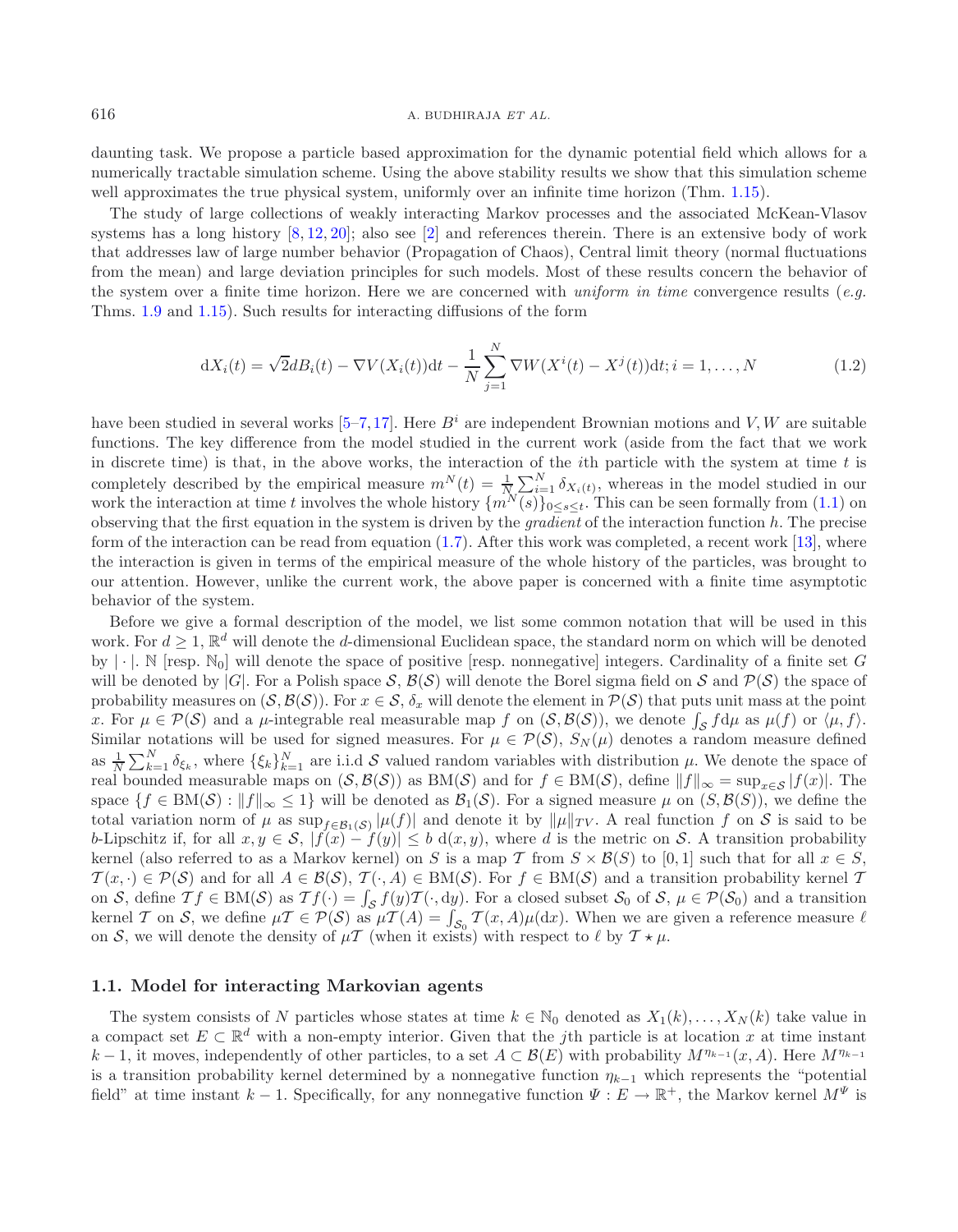defined as follows.

$$
M^{\Psi}(x,dy) = Q(x,dy)e^{-\lambda(\Psi(x) - \Psi(y))_{+}} + Q_{0}(x,dy)\left(1 - \int_{z \in E} Q(x,dz)e^{-\lambda(\Psi(x) - \Psi(z))_{+}}\right). \tag{1.3}
$$

Here  $\lambda \in (0,\infty)$  and  $Q, Q_0$  are two transition probability kernels on E. Roughly speaking, to generate a sample from  $M^{\Psi}(x, \cdot)$  one follows the following steps:

- 1. A sample Y is drawn from  $Q(x, \cdot)$  and a sample  $\tilde{Y}$  is drawn from  $Q_0(x, \cdot)$ .
- 2. If  $\Psi(Y) \geq \Psi(x)$  the sample point Y is accepted. This corresponds to preferential motion in the direction of the gradient of the potential field.
- 3. If  $\Psi(Y) < \Psi(x)$  we accept the sample point Y with probability  $e^{-\lambda(\Psi(x)-\Psi(Y))}$  and take Y with probability  $1 - e^{-\lambda(\Psi(x) - \Psi(Y))}$ .

The kernel  $Q$  captures particle dynamics in absence of the potential field, while  $Q_0$  can be regarded as the perturbation to the nominal dynamics against the concentration gradient, caused by the potential field. Note that the effect of  $Q_0$  increases as  $\lambda$  becomes larger.

<span id="page-3-0"></span>We now describe the evolution of the potential field and its interaction with the particle system. This evolution will aim to capture the essential features of the PDE in  $(1.1)$  which are: diffusion, dissipation and dynamic agent input. Let P and P' be transition probability kernels on  $\mathbb{R}^d$  having density with respect to some fixed reference measure  $\ell$  on  $\mathbb{R}^d$  (for example, the Lebesgue measure). Throughout, we will fix a choice of these densities which will ensure that the sequence  $\{\eta_k\}$  introduced below is unambiguously defined; also we will always speak of densities as with respect to  $\ell$ . Given  $m \in \mathcal{P}(E)$ , define a transition probability kernel  $R_m$  on  $\mathbb{R}^d$  as

$$
R_m(x, A) = (1 - \epsilon)P(x, A) + \epsilon m P'(A), \quad x \in \mathbb{R}^d, A \in \mathcal{B}(\mathbb{R}^d).
$$
\n(1.4)

Then given that the potential field at time k – 1 is described by a nonnegative function  $\eta_{k-1}$  on  $\mathbb{R}^d$  satisfying  $\int_{\mathbb{R}^d} \eta_{k-1}(x) dx = 1$ , and the state values of the N particles are  $X_i(k-1)$ ,  $i = 1,\ldots,N$ ,  $\eta_k$  is defined by the relation.

$$
\eta_k(y) = \int_{\mathbb{R}^d} \eta_{k-1}(x) R_{m_{k-1}}(x, y) \ell(\mathrm{d}x), \ m_{k-1} = \frac{1}{N} \sum_{j=1}^N \delta_{X_j(k-1)}.
$$
\n(1.5)

In this description, diffusion and advection of the chemical is captured by the kernel P, dissipation by the factor  $(1 - \epsilon)$  and contributions by the agents through the term  $\epsilon m_{k-1}P'$ . We remark that unlike the continuous time setting, here we introduce a single parameter  $\epsilon$  rather than two distinct parameters  $\alpha$  and  $\beta$ . This parametrization ensures that the concentration function  $\eta_k$ , for each k is a probability density on  $\mathbb{R}^d$ . The more general setting can be considered as well (although not pursued here) by considering suitably normalized concentration fields.

Thus summarizing, analogous to [\(1.1\)](#page-1-0), the coupled system of equations describing the evolution of the potential field and particle states is given as follows. Denote by  $\mathcal{P}^*(\mathbb{R}^d)$  the space of probability measures on  $\mathbb{R}^d$ that are absolutely continuous with respect to  $\ell$ . We will identify an element in  $\mathcal{P}^*(\mathbb{R}^d)$  with its density and denote both by the same symbol. For  $N \geq 1$ , define  $\Pi^N : E^N \to \mathcal{P}(E)$  by the relation

$$
\Pi^{N}(y_{1},\ldots,y_{N}) = \frac{1}{N} \sum_{i=1}^{N} \delta_{y_{i}}, \ \ (y_{1},\ldots,y_{N}) \in E^{N}.
$$
\n(1.6)

Fix random variables  $X_1, \ldots, X_N$  with values in E and  $\eta_0^N \in \mathcal{P}^*(\mathbb{R}^d)$ . Let  $m_{0}^N = \Pi^N(X_1, \ldots, X_N)$ . The interacting system of particles and the potential field is described as a family  $(X^N(k), m_k^N, \eta_k^N)_{k \in \mathbb{N}_0}$  of  $E^N \times$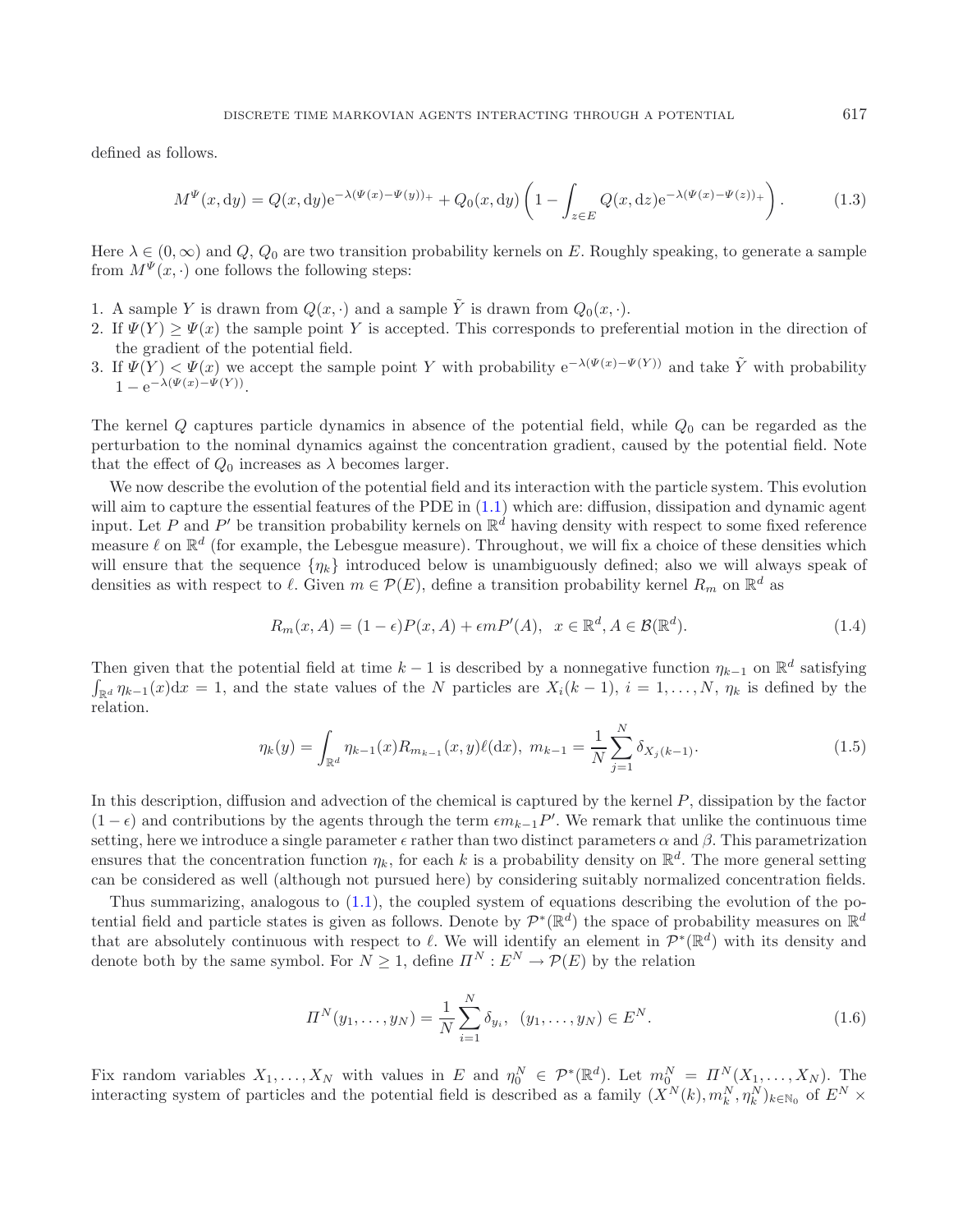<span id="page-4-1"></span> $\mathcal{P}(E) \times \mathcal{P}^*(\mathbb{R}^d)$  valued random variables on a probability space  $(\Omega, \mathcal{F}, \mathbb{P})$ , defined recursively as follows. Let  $X^N(0) = (X_1,\ldots,X_N)$  and define  $\mathcal{F}_0 = \sigma\{X^N(0)\}\$ . For  $k \geq 1$ 

$$
\begin{cases}\n\mathbb{P}(X^{N}(k) \in A \mid \mathcal{F}_{k-1}) = \bigotimes_{j=1}^{N} \left( \delta_{X_{j}^{N}(k-1)} M^{\eta_{k-1}^{N}} \right)(A), \ A \in \mathcal{B}(E^{N}) \\
m_{k}^{N} = \Pi^{N}(X^{N}(k)) = \frac{1}{N} \sum_{j=1}^{N} \delta_{X_{j}^{N}(k)} \\
\eta_{k}^{N} = \eta_{k-1}^{N} R_{m_{k-1}^{N}} \\
\mathcal{F}_{k} = \sigma(\eta_{k}^{N}, X^{N}(k)) \vee \mathcal{F}_{k-1}.\n\end{cases} \tag{1.7}
$$

<span id="page-4-3"></span>Along with the N particle system we will also consider the non-linear Markov model which formally corresponds to the  $N \to \infty$  limit of [\(1.7\)](#page-4-1). Define the map  $\Phi : \mathcal{P}(E) \times \mathcal{P}^*(\mathbb{R}^d) \to \mathcal{P}(E) \times \mathcal{P}^*(\mathbb{R}^d)$  by the relation

 $\Phi(m, \eta)=(mM^{\eta}, \eta R_m), (m, \eta) \in \mathcal{P}(E) \times \mathcal{P}^*(\mathbb{R}^d).$ 

Define a sequence of probability measures  $(m_n, \eta_n)$  on  $\mathbb{R}^d$  by the following recurrence formula. Fix  $(m_0, \eta_0) \in$  $\mathcal{P}(E) \times \mathcal{P}^*(\mathbb{R}^d)$ . For  $n \in \mathbb{N}_0$ 

<span id="page-4-5"></span><span id="page-4-2"></span>
$$
m_{n+1} = m_n M^{\eta_n},\tag{1.8}
$$

$$
\eta_{n+1} = \eta_n R_{m_n}.\tag{1.9}
$$

In other words,

$$
(m_{n+1}, \eta_{n+1}) = \Phi(m_n, \eta_n). \tag{1.10}
$$

Such a coupled system is similar to what can be found in  $[3, 4]$  $[3, 4]$  $[3, 4]$ .

### **1.2. Main results**

We now summarize the main results of this work. For measures  $(m, \eta), (m', \eta') \in \mathcal{P}(E) \times \mathcal{P}^*(\mathbb{R}^d)$ , we define the norm

<span id="page-4-0"></span>
$$
||(m, \eta) - (m', \eta')|| = ||m - m'||_{TV} + ||\eta - \eta'||_{TV}.
$$

We begin with an assumption on the kernels  $P, P'$ .

**Assumption 1.1.** The kernel P' is uniformly bounded on  $\mathbb{R}^d \times \mathbb{R}^d$  and  $P'(\cdot, y)$  is Lipschitz, uniformly in  $y \in \mathbb{R}^d$ , namely, for some  $M_{P'}, l_{P'} \in (0, \infty)$ 

$$
\sup_{(x,y)\in\mathbb{R}^d\times\mathbb{R}^d} P'(x,y) \le M_{P'}, \sup_{y\in\mathbb{R}^d} |P'(x,y) - P'(x',y)| \le l_{P'}|x - x'|, \ \forall x, x' \in \mathbb{R}^d.
$$

<span id="page-4-4"></span>The kernel P satisfies, for some  $\overline{M}_P \in (0, \infty)$ ,

$$
\sup_{y \in \mathbb{R}^d} \int_{x \in \mathbb{R}^d} P(x, y) \ell(\mathrm{d}x) \le \bar{M}_P.
$$

The following result establishes the convergence of the stochastic system to the non-linear deterministic dynamical system over any fixed time horizon.

**Theorem 1.2.** *Suppose that Assumption [1.1](#page-4-2) holds. Also suppose that*

$$
||\eta_0^N - \eta_0||_{\infty} \to 0 \text{ and } \sup_{f \in \mathcal{B}_1(E)} \mathbb{E}(|\langle m_0 - m_0^N, f \rangle|) \to 0 \text{ as } N \to \infty.
$$

*Then,*  $\forall k \in \mathbb{N}_0$ *,* 

$$
\sup_{f \in \mathcal{B}_1(E)} \mathbb{E}(|\langle m_k^N - m_k, f \rangle| + \|\eta_k^N - \eta_k\|_{\infty}) \underset{N \to +\infty}{\longrightarrow} 0. \tag{1.11}
$$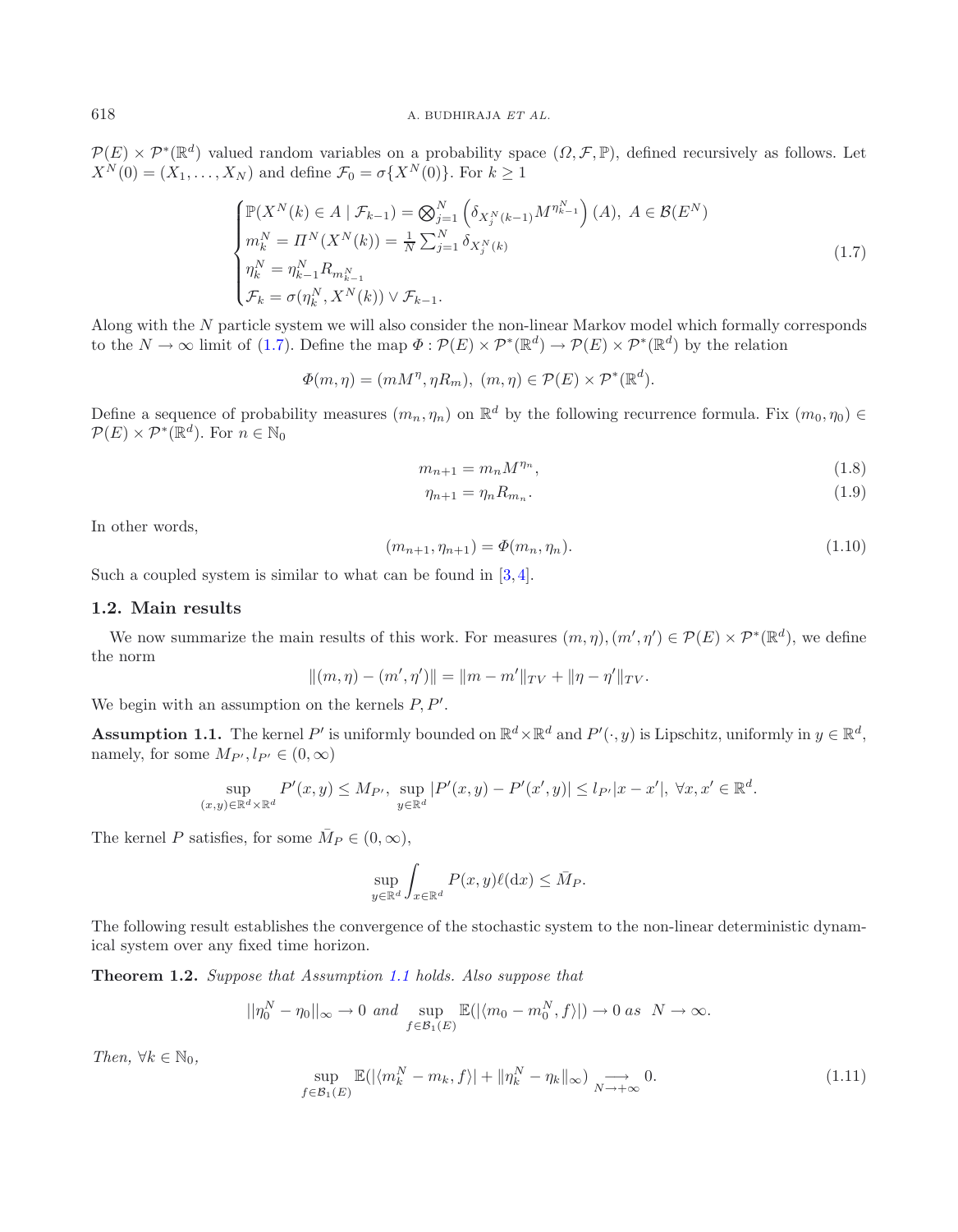<span id="page-5-2"></span><span id="page-5-0"></span>We remark that  $\mathbb{E} \|\eta_k^N - \eta_k\|_{\infty} \to 0$  implies, by an application of Scheffe's theorem, that  $\mathbb{E} \|\eta_k^N - \eta_k\|_{TV} \to 0$ . This observation will be used in the Proof of Theorem [1.9.](#page-6-1)

As an immediate consequence of this result we obtain the following *propagation of chaos* result. For  $p \geq 1$ , denote by  $m_k^{N,p}$  the probability law of  $(X_1^N(k),...,X_p^N(k))$  on  $E^p$ .

**Corollary 1.3.** *Under Assumption [1.1,](#page-4-2) for every*  $p \in \mathbb{N}$ *,*  $m_k^{N,p}$  *converges weakly to*  $m_k^{\otimes p}$ *, as*  $N \to \infty$ *.* 

We now study time asymptotic properties of the system. We begin with two basic assumptions. The first is on the kernel Q.

**Assumption 1.4.** There exist  $\epsilon_Q \in (0,1)$  and  $\ell_1 \in \mathcal{P}(E)$  such that  $\forall x \in E$ ,  $\forall A \in \mathcal{B}(E)$ ,  $Q(x,A) \geq \epsilon_Q \ell_1(A)$ .

It is well known that under Assumption [1.4,](#page-5-2) Q is  $(1 - \epsilon_Q)$ -contracting for the total variation norm (see Lem. [A.1](#page-4-2) in Appendix for a proof), *i.e.*

<span id="page-5-3"></span>
$$
\|\mu Q - \mu' Q\|_{TV} \le (1 - \epsilon_Q) \|\mu - \mu'\|_{TV}, \forall \mu, \mu' \in \mathcal{P}(E).
$$

Next, we will make the following assumption on the kernels  $P, P'$ .

### **Assumption 1.5.**

1. There exists  $\beta(P') \in (0,1)$  such that for all  $m, m' \in \mathcal{P}(E)$ ,

<span id="page-5-1"></span>
$$
||mP' - m'P'||_{TV} \le \beta(P')||m - m'||_{TV}.
$$

2. The kernel P is uniformly bounded on  $\mathbb{R}^d \times \mathbb{R}^d$ , *i.e.* for some  $M_P \in (0, \infty)$ 

$$
\sup_{(x,y)\in\mathbb{R}^d\times\mathbb{R}^d} P(x,y) \le M_P.
$$

We begin with the following result on the fixed points of the dynamical system  $(1.10)$ .

**Theorem 1.6.** *Suppose that Assumptions* [1.1–](#page-4-2)[1.5](#page-5-3) *hold. Then there are*  $\lambda_0, \epsilon_0 \in (0, \infty)$  *such that for all*  $\lambda \leq \lambda_0$ and  $\epsilon \leq \epsilon_0$ ,  $\Phi$  *has a unique fixed point in*  $\mathcal{P}(E) \times \mathcal{P}^*(\mathbb{R}^d)$ *.* 

Recall the sequence  $(m_n, \eta_n)$  defined through equation [\(1.10\)](#page-4-3) recursively with a fixed initial pair  $(m_0, \eta_0) \in$  $\mathcal{P}(E) \times \mathcal{P}^*(\mathbb{R}^d)$ . Also recall the collection of random variables  $(X^N(k), m_k^N, \eta_k^N)_{k \in \mathbb{N}_0}$  with values in  $E^N \times$  $\mathcal{P}(E) \times \mathcal{P}^*(\mathbb{R}^d)$  defined in [\(1.7\)](#page-4-1) starting with a fixed  $\eta_0^N \in \mathcal{P}^*(\mathbb{R}^d)$  and  $X_1, \ldots, X_N \in E$ .

<span id="page-5-4"></span>We now consider uniform in time convergence of the stochastic system to the non-linear dynamical system. For that we will make the following additional assumptions.

### **Assumption 1.7.**

1.  $P(\cdot, y)$  is Lipschitz uniformly in  $y \in \mathbb{R}^d$  namely, for some  $l_P \in (0, \infty)$ 

$$
\sup_{y \in \mathbb{R}^d} |P(x, y) - P(x', y)| \le l_P |x - x'|, \ \forall x, x' \in \mathbb{R}^d.
$$

2. There exist  $p \in \mathcal{P}(\mathbb{R}^d)$  and  $\tilde{l}_{P'}$  such that  $\forall x, x' \in E, A \in \mathcal{B}(\mathbb{R}^d)$ ,

$$
|P'(x,A) - P'(x',A)| \leq \tilde{l}_{P'}|x - x'|p(A).
$$

3.  $P(x, \cdot), P'(x, \cdot)$  are Lipschitz uniformly in  $x \in \mathbb{R}^d$  namely, for some  $\overline{l}_{P,P'} \in (0, \infty)$ 

$$
\sup_{x \in \mathbb{R}^d} \max\{|P(x,y) - P(x,y')|, |P'(x,y) - P'(x,y')|\} \le \overline{l}_{P,P'}|y - y'|, \ \forall y, y' \in \mathbb{R}^d.
$$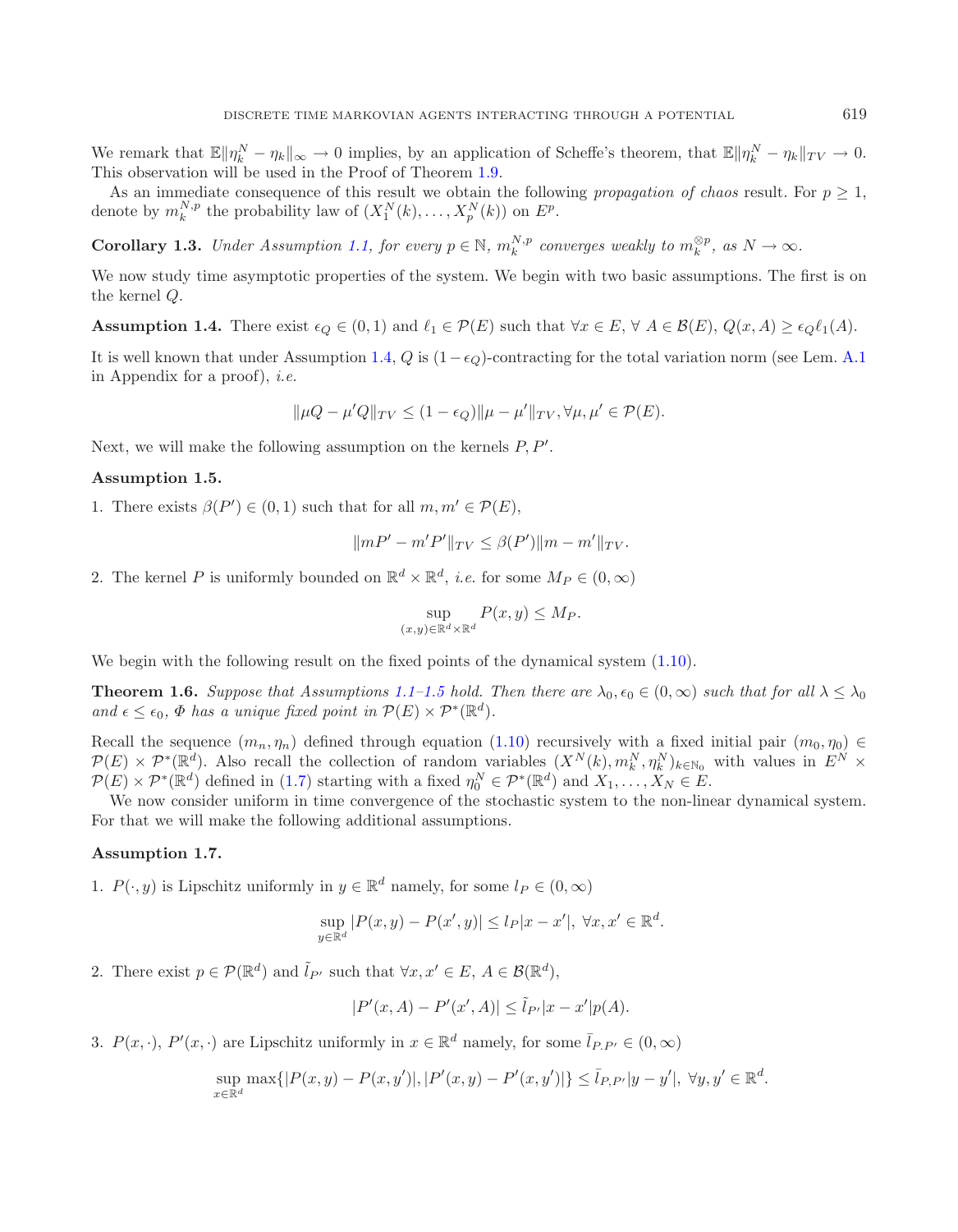4. For some  $\bar{M}_{P,P'} \in (0,\infty)$ 

$$
\sup_{y \in \mathbb{R}^d} \max \left\{ \int_{x \in \mathbb{R}^d} P(x, y) l(dx), \int_{x \in \mathbb{R}^d} P'(x, y) l(dx) \right\} \leq \bar{M}_{P, P'}.
$$

Denote by  $\ell_E$  the restriction of the measure l to E.

<span id="page-6-2"></span>**Assumption 1.8.** For all  $x \in E$ ,  $Q(x,.)$  and  $Q_0(x,.)$  have densities with respect to  $\ell_E$ . The densities are bounded on  $E \times E$ , namely for some  $M_{Q,Q_0} \in (0,\infty)$ 

<span id="page-6-0"></span>
$$
\sup_{(x,y)\in E\times E} \max\left\{Q(x,y), Q_0(x,y)\right\} \le M_{Q,Q_0}.
$$

Furthermore, for some  $l_{Q,Q_0} \in (0,\infty)$  and  $\bar{p} \in \mathcal{P}(E)$ 

$$
\max\{|Q(x,A) - Q(x',A)|, |Q_0(x,A) - Q_0(x',A)|\} \le l_{Q,Q_0}|x - x'| \bar{p}(A) \quad \forall x, x' \in E, A \in \mathcal{B}(E).
$$

<span id="page-6-1"></span>**Theorem 1.9.** *Suppose that Assumptions* [1.1](#page-4-2)[–1.8](#page-6-2) *hold.* Let  $\epsilon_0$ ,  $\lambda_0$  *be as in Theorem [1.6.](#page-5-1) Then, whenever*  $\epsilon \leq \epsilon_0$ *and*  $\lambda \leq \lambda_0$ *, we have:* 

(*i*) For some  $c_0 \in (0, \infty)$ ,

$$
\forall \delta > 0, \exists N_0, n_0 \in \mathbb{N} \text{ such that } \forall n \ge n_0 \text{ and } N \ge N_0, \sup_{\|f\|_{\infty} \le 1} \mathbb{E}(|\langle m_n^N - m_n, f \rangle| + \|\eta_n^N - \eta_n\|_{TV}) \le c_0 \delta.
$$

 $(iii)$  *If*  $||\eta_0^N - \eta_0||_{\infty} \to 0$  *and*  $\sup_{f \in \mathcal{B}_1(E)} \mathbb{E}(|\langle m_0 - m_0^N, f \rangle|) \to 0$  *as*  $N \to \infty$ *, then for some*  $c_1 \in (0, \infty)$ 

 $\forall \delta > 0, \exists N_0 \in \mathbb{N} \text{ such that } \forall n \text{ and } N \geq N_0, \text{ sup}$  $||f||_{\infty} \leq 1$  $\mathbb{E}(|\langle m_n^N - m_n, f \rangle| + ||\eta_n^N - \eta_n||_{TV}) \leq c_1 \delta.$ 

As an immediate consequence of Theorems [1.6](#page-5-1) and [1.9](#page-6-1) we have that under suitable conditions  $(m_k^N, \eta_k^N)$  approaches the unique fixed point of  $\Phi$  as  $k \to \infty$  and  $N \to \infty$ . Namely,

**Corollary [1.1](#page-4-2)0.** Suppose that Assumptions 1.1[–1.8](#page-6-2) hold. Let  $\epsilon_0$ ,  $\lambda_0$  be as in Theorem [1.6.](#page-5-1) Fix  $\epsilon \in (0, \epsilon_0)$  and  $\lambda \in (0, \lambda_0)$ *. Denote the corresponding unique fixed point of*  $\Phi$  *by*  $(m_\infty, \eta_\infty)$ *. Then,* 

$$
\limsup_{n \to \infty} \limsup_{N \to \infty} \sup_{\|f\|_{\infty} \le 1} \mathbb{E}(|\langle m_n^N - m_{\infty}, f \rangle| + \| \eta_n^N - \eta_{\infty} \|_{TV})
$$
  
= 
$$
\limsup_{N \to \infty} \limsup_{n \to \infty} \sup_{\|f\|_{\infty} \le 1} \mathbb{E}(|\langle m_n^N - m_{\infty}, f \rangle| + \| \eta_n^N - \eta_{\infty} \|_{TV})
$$
  
= 0.

Simulation of the stochastic system in [\(1.7\)](#page-4-1) or numerical computation of the paths of the deterministic dynamical system [\(1.10\)](#page-4-3) can in general be quite hard and so it is of interest to develop good approximation schemes. One flexible and appealing approach is to approximate the measures,  $\eta_n^N$  in the first case and the measures  $(\eta_n, m_n)$  in the second case, by discrete probability distributions through a collection of evolving particles. We will consider one such particle scheme in this work and show that, under conditions, the error between the dynamical system in [\(1.10\)](#page-4-3) and the one obtained through a particle approximation can be controlled uniformly in time. We will also prove a similar result for the error between the actual physical stochastic system and the one obtained through particle approximations of  $\eta_n^N$ . For these results we will make the following additional assumption.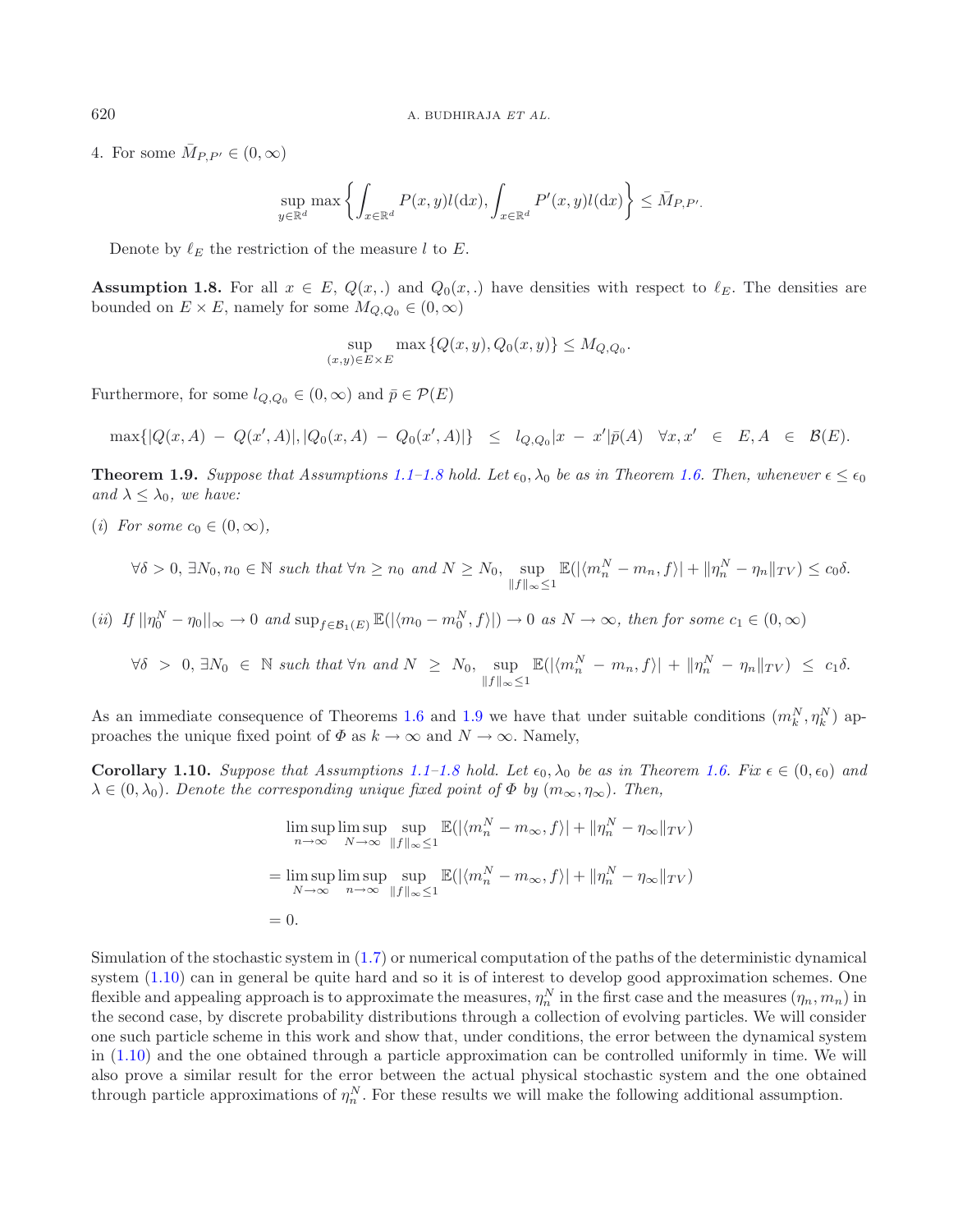<span id="page-7-2"></span><span id="page-7-1"></span>**Assumption 1.11.** P, P' are Gaussian kernels and  $\ell$  is the Lebesgue measure on  $\mathbb{R}^d$ .

Note that if P, P' satisfy Assumption [1.11,](#page-7-1) then they also satisfy Assumptions [1.1,](#page-4-2) [1.5](#page-5-3) and [1.7](#page-5-4) (for Assump. 1.5 see Lem. [A.6\)](#page-5-1).

We propose the following particle system for the system [\(1.10\)](#page-4-3) that starts from  $(m_0, \eta_0) \in \mathcal{P}(E) \times \mathcal{P}^*(\mathbb{R}^d)$ . We assume that we can draw samples from  $(m_0, \eta_0)$ . We remark that although for Gaussian kernels, the integral in [\(1.5\)](#page-3-0) can be computed analytically as a mixture of Gaussian densities, the computation becomes numerically unfeasible since the number of terms in this mixture grows linearly over time.

Denote by  $(\tilde{X}_1^N(0),\ldots,\tilde{X}_N^N(0))$  a sample of size N from  $m_0$ . Let  $\tilde{m}_0^N = \Pi^N(\tilde{X}_1^N(0),\ldots,\tilde{X}_N^N(0))$ . The approximating particle system is given as a family  $(\tilde{X}^N(k), m_k^N, \eta_k^N)_{k \in \mathbb{N}_0}$  of  $E^N \times \mathcal{P}(E) \times \mathcal{P}^*(\mathbb{R}^d)$  valued random variables on some probability space  $(\Omega, \mathcal{F}, \mathbb{P})$ , defined recursively as follows. Set  $\tilde{X}^{N}(0) = (\tilde{X}_{1}^{N}(0), \ldots, \tilde{X}_{N}^{N}(0)),$  $\tilde{\eta}_0^N = \eta_0, \mathcal{F}_0 = \sigma(\tilde{X}^N(0)).$  For  $k \ge 1$ 

<span id="page-7-5"></span>
$$
\begin{cases}\n\mathbb{P}(\tilde{X}^{N}(k) \in A \mid \mathcal{F}_{k-1}) = \bigotimes_{j=1}^{N} \left( \delta_{\tilde{X}_{j}^{N}(k-1)} M^{\tilde{\eta}_{k-1}^{N}} \right)(A), \ A \in \mathcal{B}(E^{N}) \\
\tilde{m}_{k}^{N} = \frac{1}{N} \sum_{j=1}^{N} \delta_{\tilde{X}_{j}^{N}(k)} \\
\tilde{\eta}_{k}^{N} = (1 - \epsilon)(S^{N}(\tilde{\eta}_{k-1}^{N})P) + \epsilon(\tilde{m}_{k-1}^{N} P') \\
\mathcal{F}_{k} = \sigma(\tilde{X}^{N}(k), \tilde{\eta}_{k}^{N}) \vee \mathcal{F}_{k-1}.\n\end{cases}
$$
\n(1.12)

Here  $S^{N}(\tilde{\eta}_{k-1}^{N})$  is the random probability measure defined as  $\frac{1}{N}\sum_{i=1}^{N}\delta_{Y_{i}^{N}(k)}$  where  $Y_{1}^{N}(k),\cdots Y_{N}^{N}(k)$ , conditionally on  $\mathcal{F}_{k-1}$ , are i.i.d. distributed according to  $\tilde{\eta}_{k-1}^N$ 

Notice that under the above Gaussian assumption,  $\tilde{\eta}_k^N$  is a mixture of 2N- Gaussian random variables for any  $k \geq 1$ , so we can compute numerically its density at any point. So  $(1.12)$  defines an implementable particle scheme. We first consider convergence over a fixed time horizon.

<span id="page-7-4"></span>**Theorem 1.12.** *Under Assumption [1.11,](#page-7-1) we have for all* k*,*

$$
\sup_{f \in \mathcal{B}_1(E)} \mathbb{E}(|\langle \tilde{m}_k^N - m_k, f \rangle| + \| \tilde{\eta}_k^N - \eta_k \|_{TV} + \| \tilde{\eta}_k^N - \eta_k \|_{\infty}) \underset{N \to +\infty}{\longrightarrow} 0. \tag{1.13}
$$

<span id="page-7-3"></span>We now consider uniform in time convergence of the approximation scheme.

**Theorem 1.13.** Suppose that Assumptions [1.4–](#page-5-2)[1.11](#page-7-1) hold. Then there exists  $c_1 \in (0, \infty)$  such that for  $\epsilon \leq \epsilon_0$ ,  $\lambda \leq \lambda_0$  *and*  $(\eta_0, m_0) \in \mathcal{P}^*(\mathbb{R}^d) \times \mathcal{P}(E)$ , the sequences defined in [\(1.12\)](#page-7-2) are such that

$$
\forall \delta > 0, \exists N_0 \text{ such that } \forall n \text{ and } N \ge N_0, \sup_{f \in \mathcal{B}_1(E)} \mathbb{E}(|\langle \tilde{m}_n^N - m_n, f \rangle| + ||\tilde{\eta}_n^N - \eta_n||_{TV}) < c_1 \delta.
$$

As corollaries of Theorems [1.2](#page-4-0)[–1.13](#page-7-3) we have the following results.

**Theorem 1.14.** *Under Assumption* [1.4](#page-5-2) *and assumptions of Theorem [1.2,](#page-4-0) we have for all*  $k \geq 0$ ,

$$
\sup_{f\in\mathcal{B}_1(E)} \mathbb{E}(|\langle m_k^N - \tilde{m}_k^N, f \rangle| + \|\eta_k^N - \tilde{\eta}_k^N\|_{TV}) \underset{N \to +\infty}{\longrightarrow} 0.
$$

<span id="page-7-0"></span>**Theorem 1.15.** *Under assumptions* [1.4,](#page-5-2) [1.8](#page-6-2) and [1.11](#page-7-1) *there exists*  $c_1 \in (0, \infty)$  *such that for*  $\epsilon \leq \epsilon_0$ ,  $\lambda \leq \lambda_0$ ,

$$
\forall \delta > 0, \exists N_0, n_0 \in \mathbb{N} \text{ such that } \forall n \ge n_0 \text{ and } N \ge N_0, \sup_{\|f\|_{\infty} \le 1} \mathbb{E}(|\langle m_n - \tilde{m}_n^N, f \rangle| + \|\eta_n^N - \tilde{\eta}_n^N\|_{TV}) < c_1 \delta.
$$

We remark that in approximating  $\eta_k$  by  $\tilde{\eta}_k^N$  and  $m_k$  by  $\tilde{m}_k^N$  we have taken for simplicity N particles for both approximations. Although not pursued here, one can similarly analyse particle schemes where the number of particles for approximating  $\eta_k$  is different from that used for approximating  $m_k$ .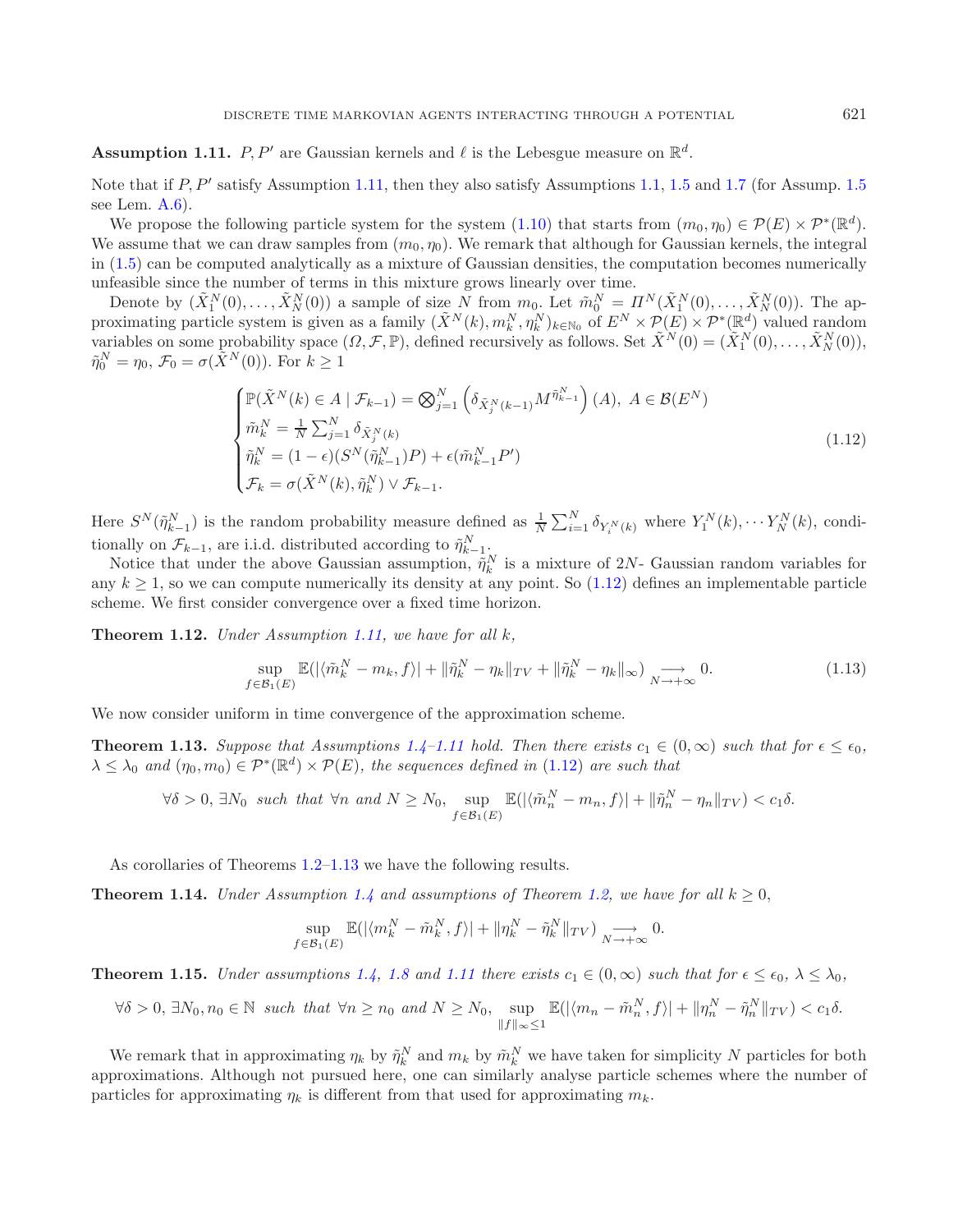622 A. BUDHIRAJA *ET AL.*

### <span id="page-8-1"></span><span id="page-8-0"></span>2. Proofs

### **2.1. Convergence over a finite time horizon**

In this subsection we prove Theorem [1.2](#page-4-0) and Corollary [1.3.](#page-5-0) We begin with a lemma that will be used several times in this work. Proof is immediate from Ascoli–Arzela theorem.

**Lemma 2.1.** *Let* K *be a compact subset of*  $\mathbb{R}^d$  *and let* for  $a, b \in (0, \infty)$ *,*  $F_{a,b}(K)$  *be the collection of all functions*  $f: K \to \mathbb{R}$  such that  $||f||_{\infty} \leq a$  and f is b-Lipschitz. Then for every  $\delta > 0$  there exists a finite subset  $F_{a,b}^{\delta}(K)$ *of*  $F_{a,b}(K)$  *such that for every signed measure*  $\mu$  *on* K

$$
\sup_{f\in F_{a,b}(K)} |\langle \mu, f \rangle| \le \max_{g\in F_{a,b}^{\delta}(K)} |\langle \mu, g \rangle| + \delta \|\mu\|_{TV}.
$$

Frequently, when clear from context, we will suppress K in the notation when writing  $F, F^{\delta}$ . The following elementary estimate will be used several times.

**Lemma 2.2.** *For all*  $x, y, x', y' \in \mathbb{R}$ *,* 

<span id="page-8-2"></span>
$$
\left| e^{-\lambda(x-y)_+} - e^{-\lambda(x'-y')_+} \right| \le \lambda |x-x'| + \lambda |y-y'|.
$$

*Proof of Theorem [1.2.](#page-4-0)* We proceed recursively. Note that, by assumption,  $(1.11)$  holds for  $k = 0$ . Suppose now that [\(1.11\)](#page-4-4) holds for some fixed  $k \in \mathbb{N}_0$ . Then

$$
m_{k+1}^N - m_{k+1} = m_{k+1}^N - m_k^N M^{\eta_k^N} + m_k^N M^{\eta_k^N} - m_k^N M^{\eta_k} + m_k^N M^{\eta_k} - m_k M^{\eta_k}.
$$

From Lemma [A.5](#page-5-3) in the Appendix

$$
\sup_{f \in \mathcal{B}_1(E)} \mathbb{E}(|\langle m_{k+1}^N - m_k^N M^{\eta_k^N}, f \rangle|) \le \frac{2}{\sqrt{N}} \underset{N \to +\infty}{\longrightarrow} 0.
$$

Note that for all  $f \in \mathcal{B}_1(E)$ ,  $m \in \mathcal{P}(E)$  and  $\eta, \eta' \in \mathcal{P}^*(\mathbb{R}^d)$ 

$$
|mM^{\eta}(f) - mM^{\eta'}(f)| = \left| \int_{x,y \in E} m(\mathrm{d}x) Q(x,\mathrm{d}y) (e^{-\lambda(\eta(x) - \eta(y))_{+}} - e^{-\lambda(\eta'(x) - \eta'(y))_{+}}) f(y) + \int m(\mathrm{d}x) Q_{0}(x,\mathrm{d}y) \right|
$$
  
 
$$
\times \left( \int_{z \in E} Q(x,\mathrm{d}z) (-e^{-\lambda(\eta(x) - \eta(z))_{+}} + e^{\lambda(\eta'(x) - \eta'(z))_{+}}) f(y) \right).
$$
 (2.1)

Thus by Lemma [2.2](#page-8-0) and since [\(1.11\)](#page-4-4) holds for k, we have,  $\forall f \in \mathcal{B}_1(E)$ ,

$$
\mathbb{E}\left(\left|\langle m_k^N M^{\eta_k^N} - m_k^N M^{\eta_k}, f\rangle\right|\right) \leq 4\lambda \mathbb{E}\left(\|\eta_k^N - \eta_k\|_{\infty}\right) \underset{N \to +\infty}{\longrightarrow} 0.
$$

Also, for  $f \in \mathcal{B}_1(E)$ ,

$$
\langle m_k^N M^{\eta_k} - m_k M^{\eta_k}, f \rangle = \langle m_k^N - m_k, M^{\eta_k} f \rangle.
$$

Since  $f \in \mathcal{B}_1(E)$ , we have that  $M^{\eta_k} f \in \mathcal{B}_1(E)$  and so

$$
\mathbb{E}(|\langle m_k M^{\eta_k} - m_k^N M^{\eta_k}, f \rangle|) \leq \sup_{g \in \mathcal{B}_1(E)} \mathbb{E}(|\langle m_k - m_k^N, g \rangle).
$$

Once again using the fact that  $(1.11)$  holds for k, we have from the above inequality, that

$$
\sup_{f\in\mathcal{B}_1(E)} \mathbb{E}(|\langle m_k M^{\eta_k} - m_k^N M^{\eta_k}, f \rangle|) \underset{N \to +\infty}{\longrightarrow} 0,
$$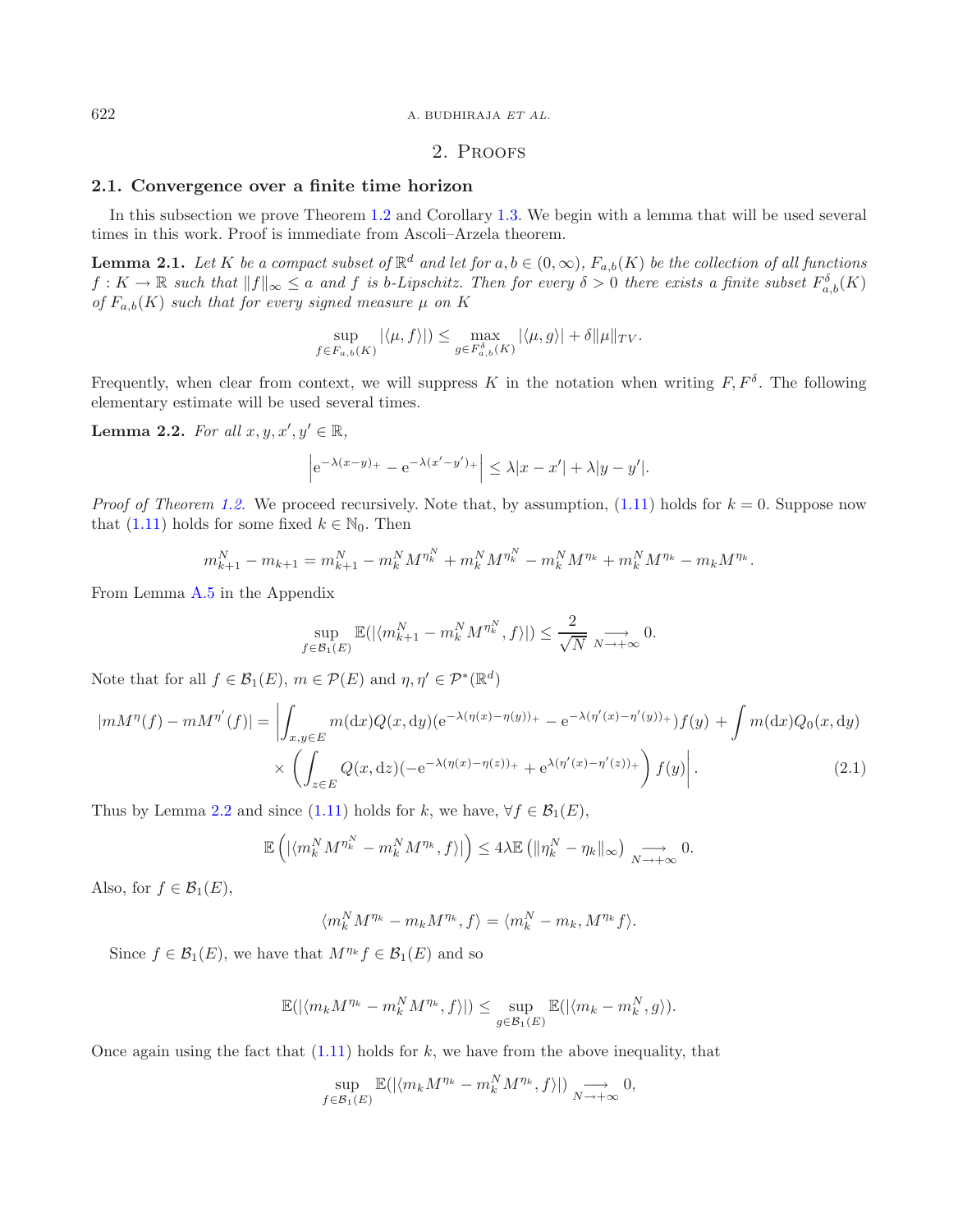and combining the above convergence statements

$$
\sup_{f \in \mathcal{B}_1(E)} \mathbb{E}(|\langle m_{k+1}^N - m_{k+1}, f \rangle|) \underset{N \to +\infty}{\longrightarrow} 0.
$$

Next

$$
\eta_{k+1}^N(x) - \eta_{k+1}(x) = (1 - \epsilon)(P \star (\eta_k^N - \eta_k))(x) + \epsilon (P' \star (m_k^N - m_k))(x), \ x \in \mathbb{R}^d,
$$

where, recall that for  $\mu \in \mathcal{P}(\mathbb{R}^d)$ ,  $P \star \mu$  is a function on  $\mathbb{R}^d$  defined as  $P \star \mu(x) = \int_{\mathbb{R}^d} P(y, x) \mu(\mathrm{d}y)$ ,  $x \in \mathbb{R}^d$ .  $P' \star \mu$  for  $\mu \in \mathcal{P}(E)$  is defined similarly. Using Assumption [1.1](#page-4-2) we have

$$
\mathbb{E}\left(\|P \star (\eta_k^N - \eta_k)\|_{\infty}\right) \leq \bar{M}_P \mathbb{E}\left(\|\eta_k^N - \eta_k\|_{\infty}\right) \underset{N \to +\infty}{\longrightarrow} 0.
$$

Finally, for an arbitrary  $\delta > 0$ , we have from Lemma [2.1](#page-8-1) and Assumption [1.1](#page-4-2) that

$$
||P' \star (m_k^N - m_k)||_{\infty} = \sup_{y \in \mathbb{R}^d} \left| \int_{x \in E} (m_k^N(\mathrm{d}x) - m_k(\mathrm{d}x)) P'(x, y) \right| \leq \left( \max_{g \in F_{M_{P'},l_{P'}}^{\delta}} \left| \langle m_k^N - m_k, g \rangle \right| + 2\delta \right),
$$

where  $F^{\delta}$  is the finite family as in Lemma [2.1](#page-8-1) associated with  $K = E$ . Recalling that [\(1.11\)](#page-4-4) holds for k and noting that  $\delta > 0$  is arbitrary and the family  $F^{\delta}(M_{P'}, l_{P'})$  is finite, we have from the above two estimates that

<span id="page-9-1"></span><span id="page-9-0"></span>
$$
\mathbb{E}(\|\eta_{k+1}^N-\eta_k\|_{\infty})\underset{N\to+\infty}{\longrightarrow} 0.
$$

The result follows.  $\Box$ 

*Proof of Corollary* [1.3.](#page-5-0) We can apply Proposition 2.2 (i) page 177 of [\[20](#page-20-9)] to get that  $\forall k, p \in \mathbb{N}, \forall \phi_1, \ldots, \phi_p \in$  $C_b(E)$ ,  $\mathbb{E}(m_k^{N,p}(\phi_1 \otimes \cdots \otimes \phi_p)) \longrightarrow_{N \to +\infty} m_k^{\otimes p}(\phi_1 \otimes \cdots \otimes \phi_p)$ . We conclude by a denseness argument.  $\Box$ 

#### **2.2. Existence and uniqueness of fixed points**

In this section we will prove Theorem [1.6.](#page-5-1) Some of the techniques in this section are comparable to what can be found in [\[4\]](#page-20-5).

For  $g : \mathbb{R}^d \to \mathbb{R}$ , let  $\operatorname{osc}(g) = \sup_{x,y \in \mathbb{R}^d} |g(x) - g(y)|$ . For  $n > 1$ , define  $\Phi^n$  recursively as  $\Phi^n = \Phi \circ \Phi^{n-1}$ , where  $\Phi^1 = \Phi$ . Let  $M_{P,P'} = \max\{M_P, M_{P'}\}$ . We begin with the following lemma.

**Lemma 2.3.** Suppose that Assumptions [1.1](#page-4-2)[–1.5](#page-5-3) hold. There are  $\epsilon_0, \lambda_0 \in (0,1)$  such that for any  $\epsilon \leq \epsilon_0$  and  $\lambda \leq \lambda_0$  *there exists*  $\theta \in (0,1)$  *such that*  $\forall n$ 

$$
\|(\Phi^n(m_0, \eta_0) - \Phi^n(m'_0, \eta'_0)\| \le 4\theta^{n-1},
$$

*for all*  $(m_0, \eta_0), (m'_0, \eta'_0) \in \mathcal{P}(E) \times \mathcal{P}^*(\mathbb{R}^d)$ .

*Proof.* Note that from Assumption [1.5](#page-5-3) (1), for any  $(m, \eta) \in \mathcal{P}(E) \times \mathcal{P}^*(\mathbb{R}^d)$ 

$$
\|\eta R_m - \eta' R_{m'}\| TV \le (1 - \epsilon) \|\eta - \eta'\| TV + \epsilon \beta(P')\|m - m'\| TV. \tag{2.2}
$$

and by Lemma [A.2](#page-4-0) in the Appendix,

$$
||mM^{\eta} - m'M^{\eta}||_{TV} \le (1 - \epsilon_Q e^{-\lambda \text{OSC}(\eta)})||m - m'||_{TV}.
$$
\n(2.3)

Fix  $(m_0, \eta_0), (m'_0, \eta'_0) \in \mathcal{P}(E) \times \mathcal{P}^*(\mathbb{R}^d)$  and let  $(m_n, \eta_n) = \Phi^n(m_0, \eta_0), (m'_n, \eta'_n) = \Phi^n(m'_0, \eta'_0)$ . From Assump-tions [1.1](#page-4-2) and [1.5,](#page-5-3) we have  $\forall n \geq 1$ ,

$$
\operatorname{osc}(\eta_n) \le M_{P,P'}, \operatorname{osc}(\eta'_n) \le M_{P,P'}.\tag{2.4}
$$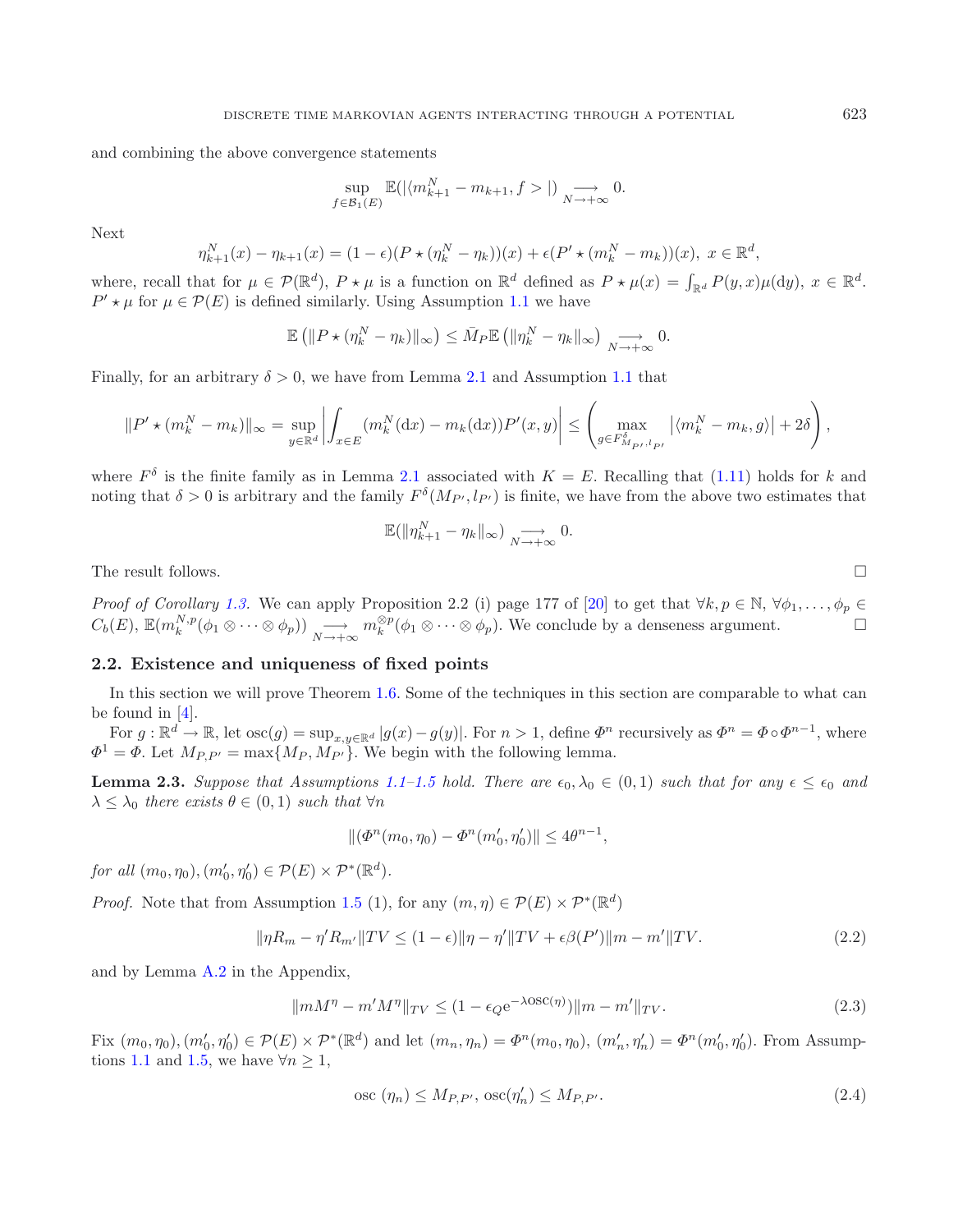and therefore for  $k \geq 2$ ,

<span id="page-10-3"></span><span id="page-10-1"></span><span id="page-10-0"></span>
$$
||m_{k-1}M^{\eta'_{k-1}} - m'_{k-1}M^{\eta'_{k-1}}||_{TV} \le (1 - \epsilon_Q e^{-\lambda M_{P,P'}})||m_{k-1} - m'_{k-1}||_{TV}.
$$
\n(2.5)

For  $k \geq 2$  the measures  $m_{k-2}P'$  and  $m'_{k-2}P'$  have densities and these densities satisfy  $\forall y$ 

$$
\left| m_{k-2} P'(y) - m'_{k-2} P'(y) \right| = \left| \int_{x \in E} m_{k-2}(\mathrm{d}x) P'(x, y) - m'_{k-2}(\mathrm{d}x) P'(x, y) \right| \le M_{P, P'} \| m_{k-2} - m'_{k-2} \|_{TV}. \tag{2.6}
$$

The measures  $\eta_{k-2}P$  and  $\eta'_{k-2}P$  have densities as well and these densities satisfy  $\forall y$ ,

$$
\left|\eta_{k-2}P(y) - \eta'_{k-2}P(y)\right| = \left|\int_{x \in E} \left(\eta_{k-2}(\mathrm{d}x)P(x,y) - \eta'_{k-2}(\mathrm{d}x)P(x,y)\right)\right| \le M_{P,P'} \|\eta_{k-2} - \eta'_{k-2}\|_{TV}.\tag{2.7}
$$

So,  $\forall x, y \in \mathbb{R}^d$ , using  $(1.9), (2.6), (2.7),$  $(1.9), (2.6), (2.7),$  $(1.9), (2.6), (2.7),$  $(1.9), (2.6), (2.7),$  $(1.9), (2.6), (2.7),$  $(1.9), (2.6), (2.7),$ 

$$
\left| e^{-\lambda(\eta_{k-1}(x) - \eta_{k-1}(y))_+} - e^{-\lambda(\eta'_{k-1}(x) - \eta'_{k-1}(y))_+} \right| \le \lambda |\eta_{k-1}(x) - \eta'_{k-1}(x)| + \lambda |\eta_{k-1}(y) - \eta'_{k-1}(y)|
$$
  

$$
\le 2\lambda M_{P,P'}((1-\epsilon) \|\eta_{k-2} - \eta'_{k-2}\|_{TV} + \epsilon \|m_{k-2} - m'_{k-2}\|_{TV}).
$$
\n(2.8)

By  $(2.1)$  we then have, for  $f \in \mathcal{B}_1(E)$ ,

<span id="page-10-4"></span> $|m_{k-1}M^{\eta_{k-1}}(f) - m_{k-1}M^{\eta'_{k-1}}(f)| \leq 4\lambda M_{P,P'}((1-\epsilon)\|\eta_{k-2} - \eta'_{k-2}\|_{TV} + \epsilon \|m_{k-2} - m'_{k-2}\|_{TV}).$  (2.9) By  $(2.5)$ ,  $(2.9)$ , we get

$$
||m_{k} - m'_{k}||_{TV} \le ||m_{k-1}M^{\eta_{k-1}} - m_{k-1}M^{\eta'_{k-1}}||_{TV} + ||m_{k-1}M^{\eta'_{k-1}} - m'_{k-1}M^{\eta'_{k-1}}||_{TV}
$$
  
\n
$$
\le 4\lambda M_{P,P'}((1-\epsilon)||\eta_{k-2} - \eta'_{k-2}||_{TV} + \epsilon||m_{k-2} - m'_{k-2}||_{TV})
$$
  
\n
$$
+ (1 - \epsilon_{Q}e^{-\lambda M_{P,P'}})||m_{k-1} - m'_{k-1}||_{TV},
$$

and combining this with [\(2.2\)](#page-9-0), we have

$$
||(m_k, \eta_k) - (m'_k, \eta'_k)|| \le 4\lambda M_{P,P'}((1 - \epsilon) || \eta_{k-2} - \eta'_{k-2} ||_{TV} + \epsilon || m_{k-2} - m'_{k-2} ||_{TV}) + (1 - \epsilon_Q e^{-\lambda M_{P,P'}}) || m_{k-1} - m'_{k-1} ||_{TV} + (1 - \epsilon) || \eta_{k-1} - \eta'_{k-1} ||_{TV} + \epsilon \beta(P') || m_{k-1} - m'_{k-1} ||_{TV}.
$$
\n(2.10)

We can find  $\epsilon_0 \in (0,1)$ ,  $\lambda_0 \in (0,\infty)$  such that for all  $\epsilon \in (0,\epsilon_0)$ ,  $\lambda \in (0,\lambda_0)$ , there exists a  $\theta \equiv \theta(\epsilon,\lambda) \in (0,1)$ , such that

<span id="page-10-5"></span>
$$
\frac{\sup((1-\epsilon),(1-\epsilon_{Q}\mathrm{e}^{-\lambda M_{P,P'}})+\epsilon\beta(P'))}{\theta}+\frac{4\lambda M_{P,P'}}{\theta^2}\leq 1.
$$
\n(2.11)

<span id="page-10-6"></span>Note that

$$
||(m_0, \eta_0) - (m'_0, \eta'_0)|| \le 4\theta^{-1},
$$
  

$$
||(m_1, \eta_1) - (m'_1, \eta'_1)|| \le 4.
$$

We then have by recurrence that for  $\epsilon \in (0, \epsilon_0)$ ,  $\lambda \in (0, \lambda_0)$ ,  $\|(m_n, \eta_n) - (m'_n, \eta'_n)\| \le 4\theta^{n-1}$ ,  $\forall n \in \mathbb{N}_0$ .

With  $\epsilon_0, \lambda_0$  and  $\theta(\epsilon, \lambda) \equiv \theta$  as in the above lemma, let  $\kappa = \frac{4\lambda M_{P,P'}}{\theta}$ . Then from the estimate in [\(2.11\)](#page-10-4) it follows that, for all  $k \geq 2$  and  $\epsilon \in (0, \epsilon_0)$ ,  $\lambda \in (0, \lambda_0)$ ,

$$
\alpha_k + \kappa \alpha_{k-1} \le \theta \left( \alpha_{k-1} + \kappa \alpha_{k-2} \right),\tag{2.12}
$$

where  $\alpha_k = ||(m_k, \eta_k) - (m'_k, \eta'_k)||$ . As an immediate consequence we have the following corollary which will be used in Section [2.3.](#page-11-0)

<span id="page-10-2"></span>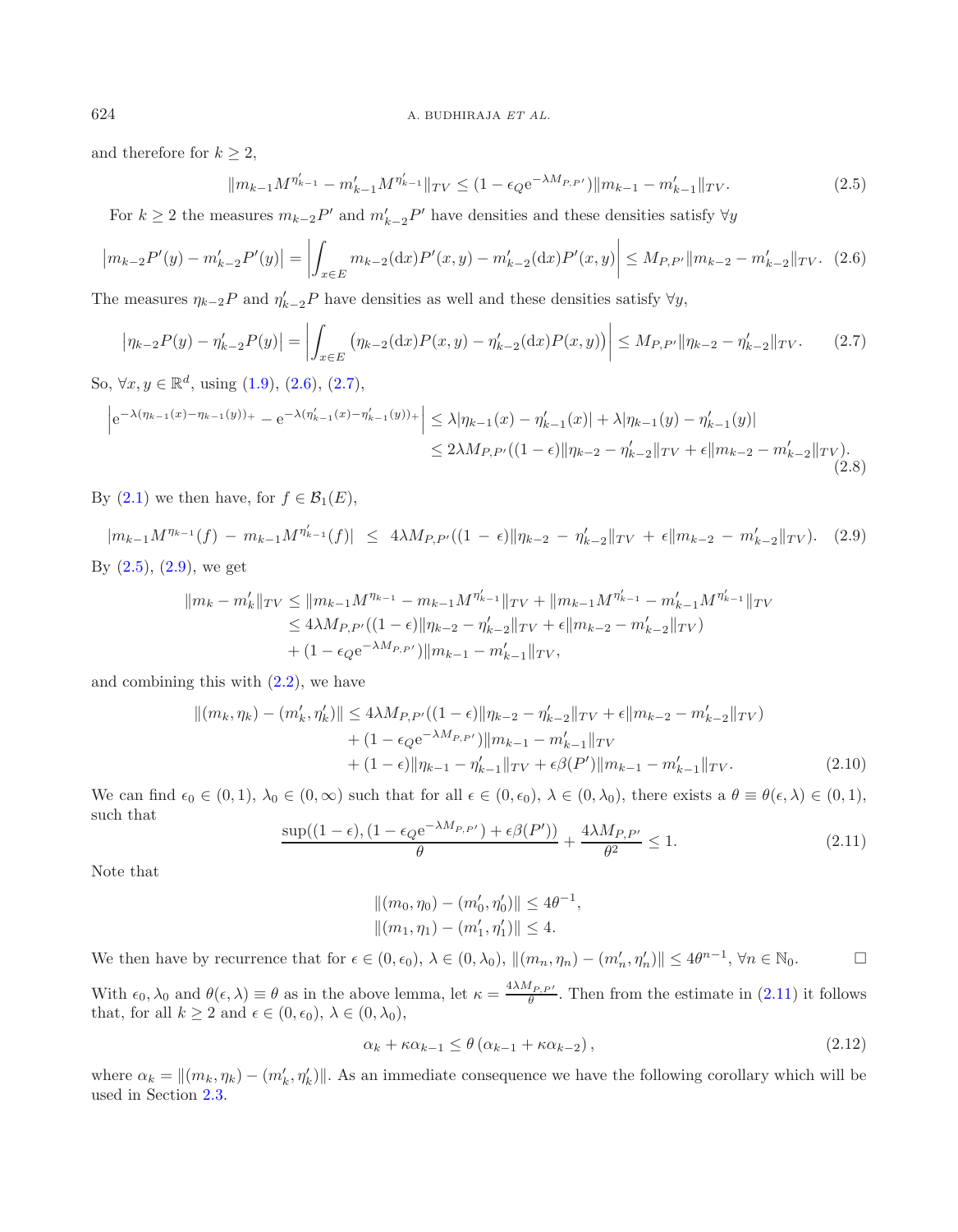<span id="page-11-1"></span>**Corollary 2.4.** *Suppose that Assumptions* [1.1–](#page-4-2)[1.5](#page-5-3) *hold.* Let  $\epsilon_0, \lambda_0 \in (0,1)$  be as in Lemma [2.3.](#page-9-1) Then with  $\theta \in (0,1)$  *as in Lemma [2.3](#page-9-1) associated with a fixed choice of*  $\epsilon \leq \epsilon_0$ ,  $\lambda \leq \lambda_0$ , we have, for each  $k \geq 2$ 

$$
||(m_k, \eta_k) - (m'_k, \eta'_k)|| + \kappa ||(m_{k-1}, \eta_{k-1}) - (m'_{k-1}, \eta'_{k-1})||
$$
  
\n
$$
\leq \theta^{k-1} (||(m_1, \eta_1) - (m'_1, \eta'_1)|| + \kappa ||(m_0, \eta_0) - (m'_0, \eta'_0)||).
$$
\n(2.13)

*Suppose further that Assumption* [1.8](#page-6-2) *holds and that*  $m_0$  *has a density with respect to*  $\ell_E$  *that is bounded by*  $M_{m_0}$ *. Then, for*  $k > 1$ *,* 

$$
||(m_k, \eta_k) - (m'_k, \eta'_k)|| \leq \theta^{k-1} (2 + \kappa + 2\lambda(M_{m_0} + M_{Q,Q_0})) (||(m_0, \eta_0) - (m'_0, \eta'_0)||).
$$

*Proof.* Equation  $(2.13)$  comes directly from  $(2.12)$ . Next note that

$$
\|\eta_1-\eta_1'\|_{TV}\leq \|m_0-m_0'\|_{TV}+\|\eta_0-\eta_0'\|_{TV}.
$$

Also, recalling  $(2.1)$ ,

$$
\|m_0 M^{\eta_0} - m_0 M^{\eta'_0}\|_{TV} \le 2 \int_{x,y \in E} m_0(\mathrm{d}x) Q(x,\mathrm{d}y) \lambda(|\eta_0(x) - \eta'_0(x)| + |\eta_0(y) - \eta'_0(y)|)
$$
  

$$
\le 2\lambda (M_{m_0} + M_{Q,Q_0}) \|\eta_0 - \eta'_0\|_{TV},
$$

and

$$
||m_0 M^{\eta'_0} - m'_0 M^{\eta'_0}||_{TV} \le ||m_0 - m'_0||_{TV}.
$$

Combining these estimates

<span id="page-11-2"></span>
$$
||(m_1, \eta_1) - (m'_1, \eta'_1)|| \le (1 + \sup(1, 2\lambda(M_{m_0} + M_{Q,Q_0}))) ||(m_0, \eta_0) - (m'_0, \eta'_0)||.
$$

*Proof of Theorem [1.6.](#page-5-1)* Take  $\epsilon_0, \lambda_0$  as in Lemma [2.3](#page-9-1) and fix  $\epsilon \in (0, \epsilon_0)$  and  $\lambda \in (0, \lambda_0)$ . The uniqueness is immediate from Lemma [2.3.](#page-9-1) For existence, take any  $(m_0, \eta_0) \in \mathcal{P}(E) \times \mathcal{P}^*(\mathbb{R}^d)$  and define recursively  $\forall k \geq 1$ ,  $(m_k, \eta_k) = \Phi(m_{k-1}, \eta_{k-1})$ . We have for all  $k \geq 1$ ,  $p \geq 1$ , using the  $\theta$  given by Lemma [2.3,](#page-9-1)

$$
\|\Phi^{k+p}(m_0,\eta_0) - \Phi^k(m_0,\eta_0)\| \le 4\theta^{k-1}.\tag{2.14}
$$

So the sequence  $(m_k, \eta_k)$  is a Cauchy sequence in  $(\mathcal{P}(E) \times \mathcal{P}^*(\mathbb{R}^d), || \cdot ||)$  and thus it has a limit  $(m_\infty, \eta_\infty)$ . By taking  $p \to +\infty$  in [\(2.14\)](#page-11-2), we see that  $(m_k, \eta_k) \longrightarrow (m_\infty, \eta_\infty)$ .

### <span id="page-11-0"></span>**2.3. Uniform convergence over the infinite time horizon**

In this subsection we will prove Theorem [1.9](#page-6-1) and Corollary [1.10.](#page-6-0)

*Proof of Theorem [1.9.](#page-6-1)* Fix  $\delta > 0$ . For  $k \in \mathbb{N}$ , we take  $\Phi_{k+1}^N$  to be a (random) operator such that  $\Phi_{k+1}^N(m_k^N, \eta_k^N)$  $(m_{k+1}^N, \eta_{k+1}^N)$ . By convention, we take  $\Phi_1^N(m_0, \eta_0) = (m_1^N, \eta_1^N)$ . Let us denote

for 
$$
1 \leq j
$$
,  $\Phi_{1:j}^N(m_0, \eta_0) = \Phi_j^N \circ \Phi_{j-1}^N \circ \cdots \circ \Phi_1^N(m_0, \eta_0)$  and for  $j = 0$ ,  $\Phi_{1:j}^N(m_0, \eta_0) = (m_0, \eta_0)$ .

Also, recall that, for  $i < j$ ,  $\Phi^{(j-i)} = \Phi \circ \cdots \circ \Phi$   $(j-i$  times). We set  $\Phi^{(0)} = \text{Id}$ . Note that for  $n \ge 1$ ,

$$
(m_n^N, \eta_n^N) - (m_n, \eta_n) = \sum_{k=1}^n \left[ \Phi^{(n-k)} \circ \Phi_k^N \circ \Phi_{1:k-1}^N(m_0, \eta_0) - \Phi^{(n-k)} \circ \Phi \circ \Phi_{1:k-1}^N(m_0, \eta_0) \right].
$$
 (2.15)

We set  $\forall k \in \mathbb{N}$ ,

$$
(m_{k,k}^N, \eta_{k,k}^N) = \Phi_{1:k}^N(m_0, \eta_0), (m_{k,k}, \eta_{k,k}) = \Phi \circ \Phi_{1:k-1}^N(m_0, \eta_0),
$$
  

$$
(m_{k,k+1}^N, \eta_{k,k+1}^N) = \Phi(m_{k,k}^N, \eta_{k,k}^N), (m_{k,k+1}, \eta_{k,k+1}) = \Phi(m_{k,k}, \eta_{k,k}).
$$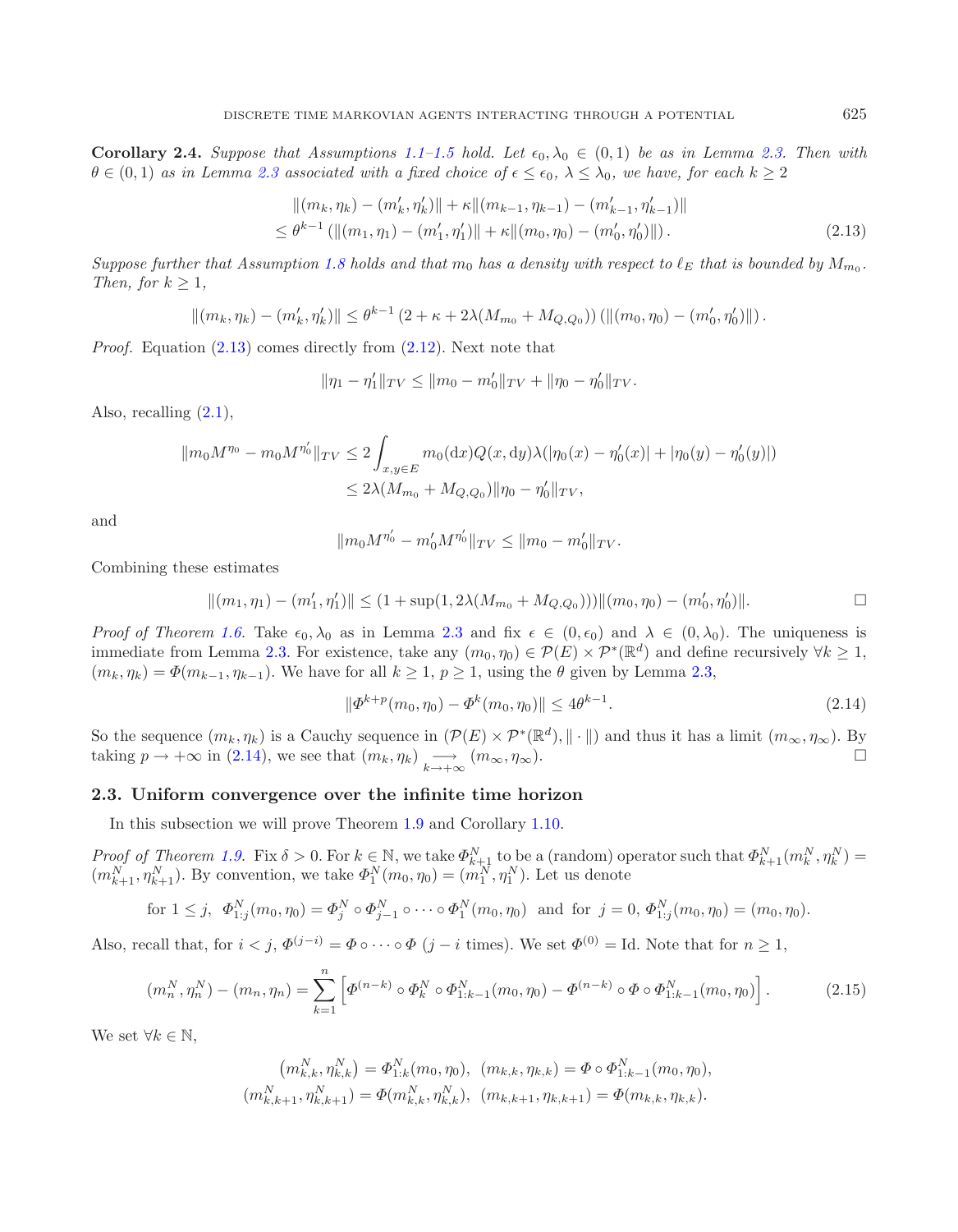Then

$$
(m_n^N, \eta_n^N) - (m_n, \eta_n) = \sum_{k=2}^{n-1} \left( \Phi^{(n-k-1)}(m_{k,k+1}^N, \eta_{k,k+1}^N) - \Phi^{(n-k-1)}(m_{k,k+1}, \eta_{k,k+1}) \right) + \left( (m_{n,n}^N, \eta_{n,n}^N) - (m_{n,n}, \eta_{n,n}) \right) + \left( \Phi^{(n-1)}(m_1^N, \eta_1^N) - \Phi^{(n-1)}(m_1, \eta_1) \right).
$$
\n(2.16)

Notice that

<span id="page-12-3"></span><span id="page-12-1"></span>
$$
\eta_{k,k}^N = \eta_{k,k} \quad \text{for all } k > 1. \tag{2.17}
$$

Now fix a  $k \in \{2, ..., n-1\}$ . The signed measure  $\eta_{k,k+1}^N - \eta_{k,k+1}$  has the following density

$$
(\eta_{k,k+1}^N - \eta_{k,k+1})(y) = \epsilon \int_{x \in E} (m_k^N(\mathrm{d}x) - m_{k,k}(\mathrm{d}x)) P'(x, y), y \in \mathbb{R}^d.
$$

From Assumption [1.7](#page-5-4) (2), for all  $f \in \mathcal{B}_1(\mathbb{R}^d)$ ,

$$
x \in E \mapsto \int_{y \in \mathbb{R}^d} P'(x, dy) f(y)
$$

<span id="page-12-4"></span>is  $\tilde{l}_{P'}$ -Lipschitz. By Lemma [2.1](#page-8-1) we then have, for every  $f \in \mathcal{B}_1(\mathbb{R}^d)$ ,  $\delta > 0$ ,

$$
|\eta_{k,k+1}^{N}(f) - \eta_{k,k+1}(f)| = \left| \epsilon \int_{x \in E} (m_{k,k}^{N}(\mathrm{d}x) - m_{k,k}(\mathrm{d}x)) \int_{y \in \mathbb{R}^{d}} P'(x, \mathrm{d}y) f(y) \right| \le \epsilon \left( 2\delta + \sup_{g \in F_{1}^{\delta}} |\langle m_{k,k}^{N} - m_{k,k}, g \rangle| \right). \tag{2.18}
$$

where  $F_1^{\delta} = F_{1,\tilde{l}_{P'}}^{\delta}(E)$ . Now by Lemma [A.5,](#page-5-3) with  $C_1(\delta) = |F_1^{\delta}|$ ,

$$
\mathbb{E}(\|\eta_{k,k+1}^N - \eta_{k,k+1}\|_{TV}) \le 2\epsilon \left(\delta + \frac{C_1(\delta)}{\sqrt{N}}\right). \tag{2.19}
$$

Using  $(2.17)$  once again

$$
m_{k,k+1}^N - m_{k,k+1} = m_{k,k}^N M^{\eta_{k,k}} - m_{k,k} M^{\eta_{k,k}}.
$$

For any  $f \in \mathcal{B}_1(E)$ , we have

$$
\langle m_{k,k+1}^N - m_{k,k+1}, f \rangle = \langle m_{k,k}^N - m_{k,k}, M^{\eta_{k,k}} f \rangle.
$$
 (2.20)

<span id="page-12-2"></span>From Lemmas [A.3](#page-5-0) and [A.4](#page-5-2) in the Appendix we see that the function  $x \in E \mapsto M^{\eta_{k,k}} f(x)$  is  $\overline{l}_{Q,Q_0}$ -Lipschitz and bounded by 1 where  $\bar{l}_{Q,Q_0} = l_{Q,Q_0} (3 + 2\lambda \bar{l}_{P,P'})$ . So using Lemma [2.1](#page-8-1) once again, we have, for  $\delta > 0$ ,

$$
\mathbb{E}(\|m_{k,k+1}^N - m_{k,k+1}\|_{TV}) \le 2\delta + \mathbb{E}\left(\sup_{g \in F_2^{\delta}} \left|\langle m_{k,k}^N - m_{k,k}, g \rangle\right|\right)
$$
  

$$
\le 2\left(\delta + \frac{C_2(\delta)}{\sqrt{N}}\right).
$$
 (2.21)

where  $F_2^{\delta} = F_{1,\bar{l}_{Q,Q_0}}^{\delta}(E)$  and  $C_2(\delta) = |F_2^{\delta}|$ . We will now apply Corollary [2.4.](#page-10-6) Note that, from Assumption [1.8,](#page-6-2) for every k,  $m_{k,k+1}^N$  has a density on E with respect to  $l_E$  that is bounded by  $2M_{Q,Q_0}$ . This, in view of Corollary [2.4,](#page-10-6) along with  $(2.19)$  and  $(2.21)$  yields  $\forall k \in \{2, ..., n-2\},$ 

$$
\mathbb{E}\left(\left\|\Phi^{n-k-1}(m_{k,k+1}^N, \eta_{k,k+1}^N) - \Phi^{n-k-1}(m_{k,k+1}, \eta_{k,k+1})\right\|_{TV}\right) \leq \bar{C}\theta^{n-k-2}\left(4\delta + \frac{C_1(\delta) + C_2(\delta)}{\sqrt{N}}\right),
$$

<span id="page-12-0"></span>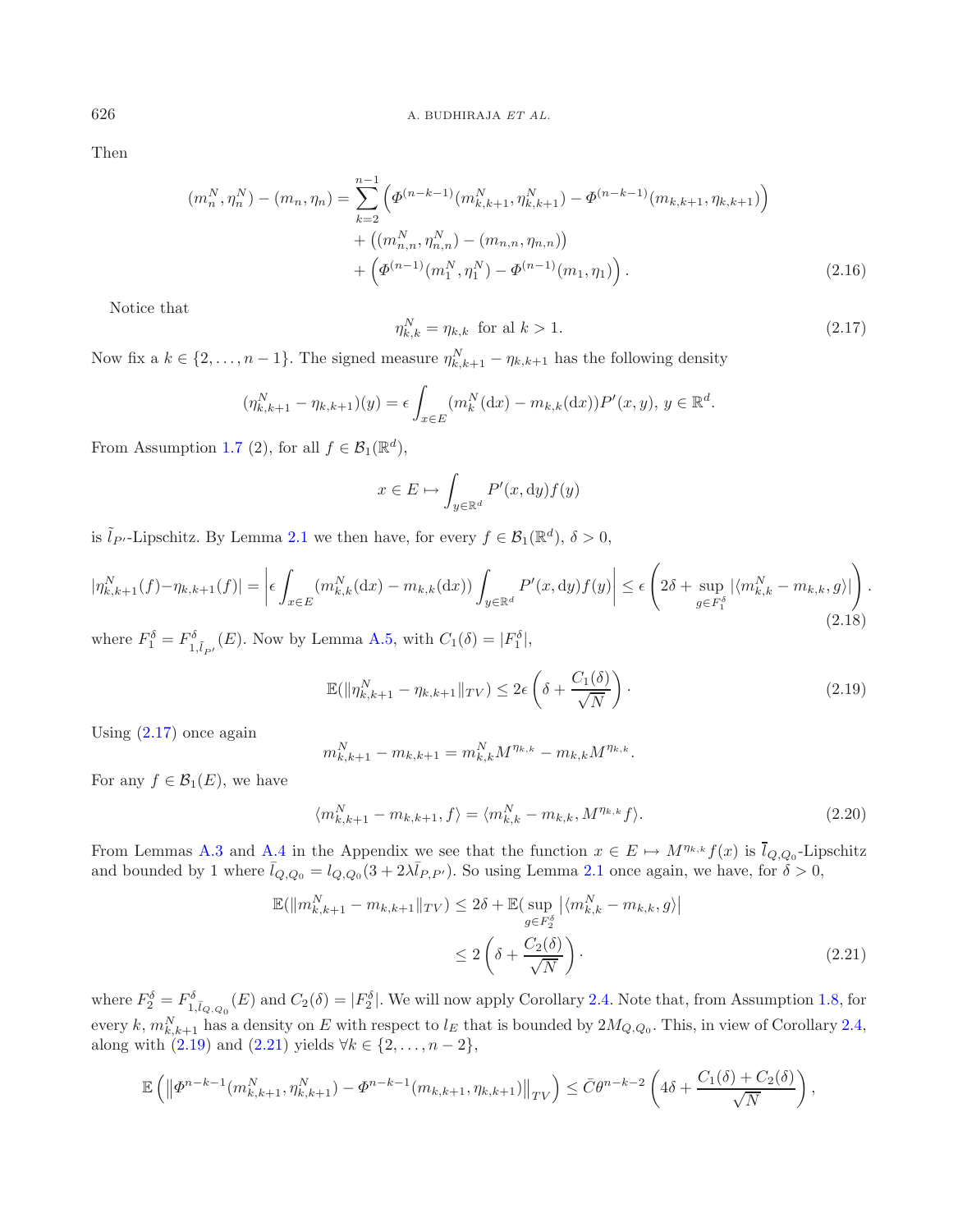where  $\bar{C} = (2 + \kappa + 6\lambda M_{Q,Q_0})$ . Note that the above inequality holds trivially if  $k = n - 1$ . For the term in the second line of  $(2.16)$ , note that, for  $n > 1$ ,

$$
\sup_{f \in \mathcal{B}_1(E)} \mathbb{E}(|\langle m_{n,n}^N - m_{n,n}, f \rangle|) \le \frac{2}{\sqrt{N}}, \eta_{n,n}^N = \eta_{n,n}.
$$

The norm of the term in the third line of [\(2.16\)](#page-12-3), using Lemma [2.3,](#page-9-1) can be bounded by  $4\theta^{n-2}$ . Combining these estimates, for all  $n > 1$ 

$$
\sup_{f \in \mathcal{B}_1(E)} \mathbb{E}(|\langle m_n^N - m_n, f \rangle| + ||\eta_n^N - \eta_n||_{TV}) \le \frac{2}{\sqrt{N}} + \sum_{k=2}^{n-1} \theta^{n-k-2} \bar{C} \left( 4\delta + \frac{C_1(\delta) + C_2(\delta)}{\sqrt{N}} \right) + 4\theta^{n-2}
$$
  

$$
\le \frac{2}{\sqrt{N}} + \bar{C} \left( 4\delta + \frac{C_1(\delta) + C_2(\delta)}{\sqrt{N}} \right) \frac{\theta^{-1}}{1 - \theta} + 4\theta^{n-1}.
$$

The result now follows on combining the above estimate with Theorem [1.2.](#page-4-0)  $\Box$ 

*Proof of Corollary* [1.10.](#page-6-0) Fix  $\delta > 0$ . From Theorem [1.6,](#page-5-1) there exist  $(m_{\infty}, \eta_{\infty}) \in \mathcal{P}(E) \times \mathcal{P}^*(\mathbb{R}^d)$  and  $n_0$  such that  $\forall n \geq n_0$ ,

<span id="page-13-0"></span>
$$
||(m_n, \eta_n) - (m_\infty, \eta_\infty)|| < \delta.
$$

From Theorem [1.9,](#page-6-1) there exist  $N_0, n_1 \in \mathbb{N}$  such that  $\forall n \geq n_1, \forall N \geq N_0$ ,

$$
\sup_{f\in\mathcal{B}_1(E)} \mathbb{E}(|\langle m_n^N - m_n, f\rangle| + \|\eta_n - \eta_n^N\|_{TV}) < \delta.
$$

And so

$$
\limsup_{n \to +\infty} \limsup_{N \to +\infty} \sup_{f \in \mathcal{B}_1(E)} \mathbb{E}(|\langle m_n^N - m_\infty, f \rangle| + ||\eta_n^N - \eta_\infty||_{TV}) < 2\delta,
$$
  

$$
\limsup_{N \to +\infty} \limsup_{n \to +\infty} \sup_{f \in \mathcal{B}_1(E)} \mathbb{E}(|\langle m_n^N - m_\infty, f \rangle| + ||\eta_n^N - \eta_\infty||_{TV}) < 2\delta.
$$

### **2.4. Proof of Theorem [1.12](#page-7-4)**

In this subsection we will take Assumption [1.11](#page-7-1) to hold. Recall that under Assumption [1.11,](#page-7-1) we have that Assumptions [1.1,](#page-4-2) [1.5](#page-5-3) and [1.7](#page-5-4) hold automatically.

*Proof of Theorem [1.12.](#page-7-4)* We proceed recursively. Since  $\tilde{\eta}_0^N = \eta_0$ , we have using Lemma [A.5](#page-5-3) that [\(1.13\)](#page-7-5) holds for  $k = 0$ . Suppose now that [\(1.13\)](#page-7-5) holds for some  $k \in \mathbb{N}_0$ . Fix  $\delta > 0$ . We have  $\forall y \in E$ ,

$$
\tilde{\eta}_{k+1}^N(y) = (1 - \epsilon)(P \star S^N(\tilde{\eta}_k^N))(y) + \epsilon(P' \star \tilde{m}_k^N)(y). \tag{2.22}
$$

By Assumption [1.1](#page-4-2) and Lemma [2.1,](#page-8-1) we can write, for  $\delta > 0$ ,

$$
\mathbb{E}(\sup_{y \in \mathbb{R}^d} |(P' \star \tilde{m}_k^N)(y) - (P' \star m_k)(y)|) = \mathbb{E}(\sup_{y \in \mathbb{R}^d} |\langle \tilde{m}_k^N - m_k, P'(. , y) \rangle|)
$$
  
\n
$$
\leq \mathbb{E}(\sup_{g \in F_3^{\delta}} |\langle \tilde{m}_k^N - m_k, g \rangle| + 2\delta)
$$
  
\n
$$
\leq \sum_{g \in F_3^{\delta}} \mathbb{E}(|\langle \tilde{m}_k^N - m_k, g \rangle|) + 2\delta,
$$
\n(2.23)

where  $F_3^{\delta} = F_{M_{P'},l_{P'}}^{\delta}(E)$ . By Lemma [A.7,](#page-5-4) there exists  $K(\delta)$  compact such that

$$
\eta_k(K(\delta)^c) < \delta \;, \; \mathbb{E}(\tilde{\eta}_k^N(K(\delta)^c)) < \delta \;, \; \forall k, N \; .
$$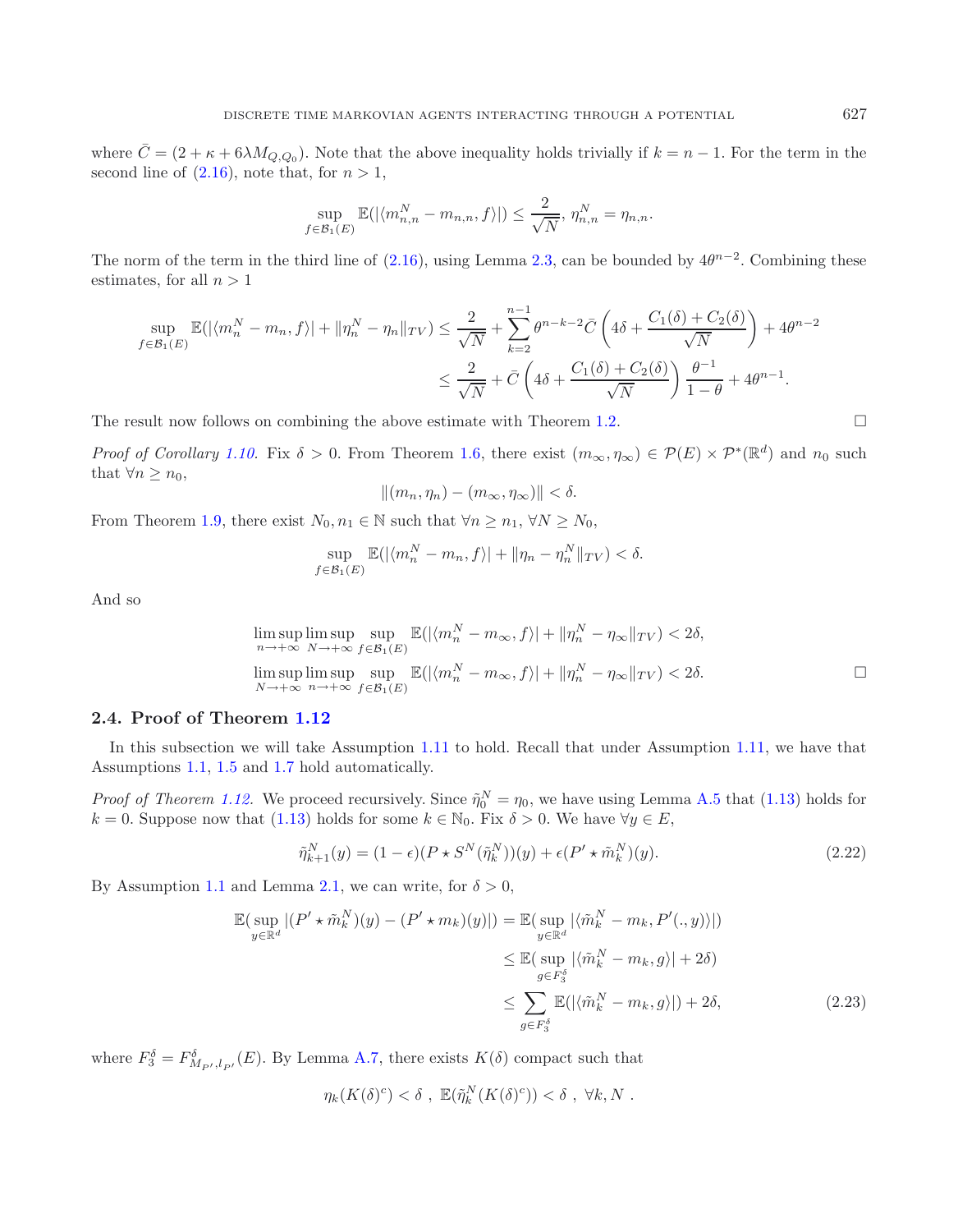Using Assumption  $1.5, 1.7(1)$  $1.5, 1.7(1)$  $1.5, 1.7(1)$  $1.5, 1.7(1)$  and Lemma  $2.1$ , we can write,

$$
\mathbb{E}\left(\sup_{y\in\mathbb{R}^d}|\left(S^N(\tilde{\eta}_k^N)P(y)-(\tilde{\eta}_k^NP)(y)|\right)\leq \mathbb{E}\left(\sup_{y\in\mathbb{R}^d}|\left\langle S^N(\tilde{\eta}_k^N)-\tilde{\eta}_k^N,P(.,y)\mathbf{1}_{K(\delta)}(.)\right\rangle|+|\left\langle S^N(\tilde{\eta}_k^N)-\tilde{\eta}_k^N,P(.,y)\mathbf{1}_{K(\delta)^c}(.)\right\rangle|\right)
$$
\n
$$
\leq \sum_{g\in F_4^{\delta}}\mathbb{E}(|\left\langle S^N(\tilde{\eta}_k^N)-\tilde{\eta}_k^N,g\mathbf{1}_{K(\delta)}(.)\right\rangle|)+2\delta(1+M_P)
$$
\n
$$
\leq 2\left(\frac{C_4(\delta)M_P}{\sqrt{N}}+\delta(1+M_P)\right),\tag{2.24}
$$

where  $F_4^{\delta} = F_{M_P, l_P}^{\delta}(K(\delta))$ ,  $C_4(\delta) = |F_4^{\delta}|$  and the last inequality is a consequence of Lemma [A.5.](#page-5-3) In a similar manner

<span id="page-14-1"></span>
$$
\mathbb{E}(\sup_{y\in\mathbb{R}^d}|\tilde{\eta}_k^N P(y) - \eta_k P(y)|) \le \sum_{g\in F_4^{\delta}} \mathbb{E}(|\langle \tilde{\eta}_k^N - \eta_k, g\mathbf{1}_{K(\delta)}(.)\rangle|) + 2\delta(1 + M_P). \tag{2.25}
$$

And so, by  $(2.22)$ – $(2.25)$ ,

$$
\mathbb{E}(\|\tilde{\eta}_{k+1}^N - \eta_{k+1}\|_{\infty}) \leq \left(\frac{2C_4(\delta)M_P}{\sqrt{N}} + 6\delta(1 + M_P)\right) + \sum_{g \in F_3^{\delta}} \mathbb{E}(|\langle \tilde{m}_k^N - m_k, g \rangle|)
$$
  
+ 
$$
2 \sum_{g \in F_4^{\delta}} \mathbb{E}(|\langle \tilde{\eta}_k^N - \eta_k, g \mathbf{1}_{K(\delta)} \rangle|).
$$
 (2.26)

Recalling that [\(1.13\)](#page-7-5) is assumed for k, we have that, as  $N \to \infty$ ,

$$
\mathbb{E}(\|\tilde{\eta}_{k+1}^N - \eta_{k+1}\|_{\infty}) \to 0.
$$

An application of Scheffe's theorem now shows that, as  $N \to \infty$ ,

$$
\mathbb{E}(\|\tilde{\eta}_{k+1}^N - \eta_{k+1}\|_{TV}) \to 0.
$$

Next, for any  $f \in \mathcal{B}_1(E)$ , we have

$$
\mathbb{E}(|\langle \tilde{m}_{k+1}^N - m_{k+1}, f \rangle|) \leq \mathbb{E}(|\tilde{m}_{k+1}^N - \tilde{m}_k^N M^{\tilde{\eta}_k^N}, f \rangle|)
$$
  
+ 
$$
\mathbb{E}(|\langle \tilde{m}_k^N M^{\tilde{\eta}_k^N} - \tilde{m}_k^N M^{\eta_k}, f \rangle|) + \mathbb{E}(|\langle \tilde{m}_k^N M^{\eta_k} - m_k M^{\eta_k}, f \rangle|)
$$
  

$$
\leq \frac{2}{\sqrt{N}} + 4\lambda \mathbb{E}(\|\tilde{\eta}_k^N - \eta_k\|_{\infty}) + \mathbb{E}(|\langle \tilde{m}_k^N - m_k, M^{\eta_k} f \rangle|),
$$
(2.27)

 $\Box$ 

where the last inequality uses  $(2.1)$  and Lemma [A.5.](#page-5-3) Once again using the recurrence assumption, we now have that

$$
\sup_{f \in \mathcal{B}_1(E)} \mathbb{E}(|\langle \tilde{m}_{k+1}^N - m_{k+1}, f \rangle|) \underset{N \to +\infty}{\longrightarrow} 0.
$$

Thus we have proved that  $(1.13)$  holds for  $k + 1$ . The result follows.

### **2.5. Proof of Theorem [1.13](#page-7-3)**

*Proof.* For  $k \in \mathbb{N}$ , we take  $\overline{\Phi}_{k+1}^N$  to be a (random) operator such that  $\overline{\Phi}_{k+1}^N(\tilde{m}_k^N, \tilde{\eta}_k^N) = (\tilde{m}_{k+1}^N, \tilde{\eta}_{k+1}^N)$ . By convention we take  $\overline{\Phi}_1^N(m_0, \eta_0) = (\tilde{m}_1^N, \tilde{\eta}_1^N)$ . Following the Proof of Theorem [1.9,](#page-6-1) we define

for 
$$
1 \leq j
$$
,  $\overline{\Phi}_{1:j}^N(m_0, \eta_0) = \overline{\Phi}_j^N \circ \overline{\Phi}_{j-1}^N \circ \cdots \circ \overline{\Phi}_1^N(m_0, \eta_0)$ , and for  $j = 0$ ,  $\overline{\Phi}_{1:j}^N(m_0, \eta_0) = (m_0, \eta_0)$ .

<span id="page-14-0"></span>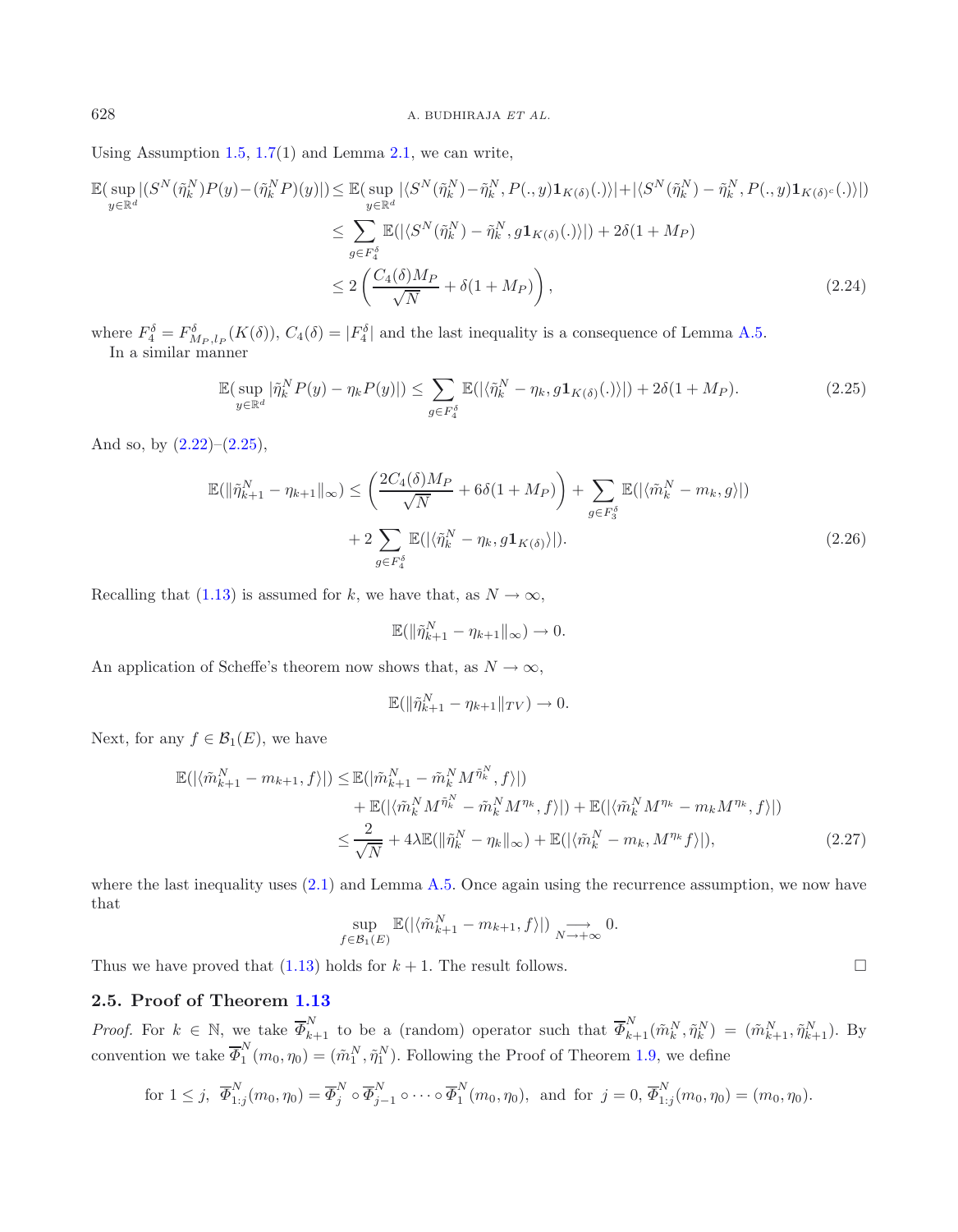We define  $\forall k \in \mathbb{N}$ ,

$$
(m_{k,k}^N, \eta_{k,k}^N) = \overline{\Phi}_{1:k}^N(m_0, \eta_0), (m_{k,k}, \eta_{k,k}) = \Phi \circ \overline{\Phi}_{1:k-1}^N(m_0, \eta_0),
$$
  

$$
(m_{k,k+1}^N, \eta_{k,k+1}^N) = \Phi(m_{k,k}^N, \eta_{k,k}^N), (m_{k,k+1}, \eta_{k,k+1}) = \Phi(m_{k,k}, \eta_{k,k}).
$$

<span id="page-15-0"></span>We use the same symbols as in the Proof of Theorem [1.9](#page-6-1) in order to keep notations simple. We have the following telescopic decomposition

$$
(\tilde{m}_n^N, \tilde{\eta}_n^N) - (m_n, \eta_n) = \sum_{k=1}^n \left[ \Phi^{(n-k)} \circ \overline{\Phi}_k^N \circ \overline{\Phi}_{1:k-1}^N(m_0, \eta_0) - \Phi^{(n-k)} \circ \Phi \circ \overline{\Phi}_{1:k-1}^N(m_0, \eta_0) \right].
$$
 (2.28)

The proof is very similar to the Proof of Theorem [1.9,](#page-6-1) except that now  $\eta_{k,k}^N \neq \eta_{k,k}$ . The strategy remain the same; we want to bound the 'local error term'  $\Phi^{(2)} \circ \overline{\Phi}_{1:k-1}^N - \Phi \circ \overline{\Phi}_{1:k}^N$  in total variation and then use the contraction property of Lemma [2.3](#page-9-1) to bound the telescopic sum uniformly in N. Fix  $(\epsilon, \lambda) \in (0, \infty)$  such that  $\epsilon \leq \epsilon_0$  and  $\lambda \leq \lambda_0$ , where  $\epsilon_0, \lambda_0$  are as in Lemma [2.3.](#page-9-1) Let  $\theta = \theta(\epsilon, \lambda)$ . Also, fix  $\delta > 0$ . Consider a  $k \in \{2, ..., n-1\}$ . Note that

<span id="page-15-1"></span>
$$
\eta_{k,k}^N - \eta_{k,k} = (1 - \epsilon)(S^N(\tilde{\eta}_{k-1}^N) - \tilde{\eta}_{k-1}^N)P.
$$

Therefore, from [\(2.24\)](#page-14-1)

$$
\mathbb{E}(\|\eta_{k,k}^N - \eta_{k,k}\|_{\infty}) \le 2\left(\frac{C_4(\delta)M_P}{\sqrt{N}} + \delta(1+M_P)\right). \tag{2.29}
$$

In the same way as  $(2.21)$  in the Proof of Theorem [1.9](#page-6-1) (see also  $(2.20)$ ), we get

$$
\mathbb{E}(\|m_{k,k}^N M^{\eta_{k,k}} - m_{k,k} M^{\eta_{k,k}}\|_{TV}) \le 2\left(\delta + \frac{C_2(\delta)}{\sqrt{N}}\right). \tag{2.30}
$$

Also from [\(2.1\)](#page-8-2) and Lemma [2.2,](#page-8-0) we have  $\forall f \in \mathcal{B}_1(E)$ 

$$
|\langle m_{k,k}^N M^{\eta_{k,k}^N} - m_{k,k}^N M^{\eta_{k,k}}, f \rangle| \le 4 \|\eta_{k,k}^N - \eta_{k,k}\|_{\infty}.
$$
 (2.31)

Equations  $(2.29)$ – $(2.31)$  yield

$$
\mathbb{E}(\|m_{k,k+1}^N - m_{k,k+1}\|_{TV}) \le \frac{8C_4(\delta)M_P + 2C_2(\delta)}{\sqrt{N}} + \delta(10 + 8M_P). \tag{2.32}
$$

<span id="page-15-2"></span>Next, with  $K(\delta)$  as in the Proof of Theorem [1.12,](#page-7-4)  $\forall f \in \mathcal{B}_1(\mathbb{R}^d)$ 

$$
|\eta_{k,k}^{N}(f) - \eta_{k,k}(f)| = \left| (1 - \epsilon) \int_{x \in \mathbb{R}^d, y \in \mathbb{R}^d} P(x, y) f(y) dy(S^{N}(\tilde{\eta}_{k-1}^{N}) - \tilde{\eta}_{k-1}^{N})(dx) \right|
$$
  
 
$$
\leq |\langle S^{N}(\tilde{\eta}_{k-1}^{N}) - \tilde{\eta}_{k-1}^{N}, Pf(\cdot) \mathbf{1}_{K(\delta)}(\cdot) \rangle| + |S^{N}(\tilde{\eta}_{k-1}^{N})(K(\delta)^{c})| + |\tilde{\eta}_{k-1}^{N}(K(\delta)^{c})|.
$$
 (2.33)

Also, using the Gaussian property of the kernel P, it follows that Pf is Lipschitz on  $K(\delta)$ , uniformly in  $f \in \mathcal{B}_1(\mathbb{R}^d)$ . Denote the uniform bound on the Lipschitz norm by  $l_{K(\delta)}$ . Then

$$
|\langle S^N(\tilde{\eta}_k^N) - \tilde{\eta}_k^N, Pf\mathbf{1}_{K(\delta)}\rangle| \le \max_{g \in F_6^{\delta}} |\langle S^N(\tilde{\eta}_k^N) - \tilde{\eta}_k^N, g\mathbf{1}_{K(\delta)}\rangle| + 2\delta,
$$
\n(2.34)

where  $F_6^{\delta} = F_{1,l_{K(\delta)}}^{\delta}(K(\delta))$ . Thus

$$
\mathbb{E}|\eta_{k,k}^N(f) - \eta_{k,k}(f)| \leq \mathbb{E}\max_{g \in F_6^{\delta}}|\langle S^N(\tilde{\eta}_{k-1}^N) - \tilde{\eta}_{k-1}^N, g\mathbf{1}_{K(\delta)}\rangle| + 4\delta.
$$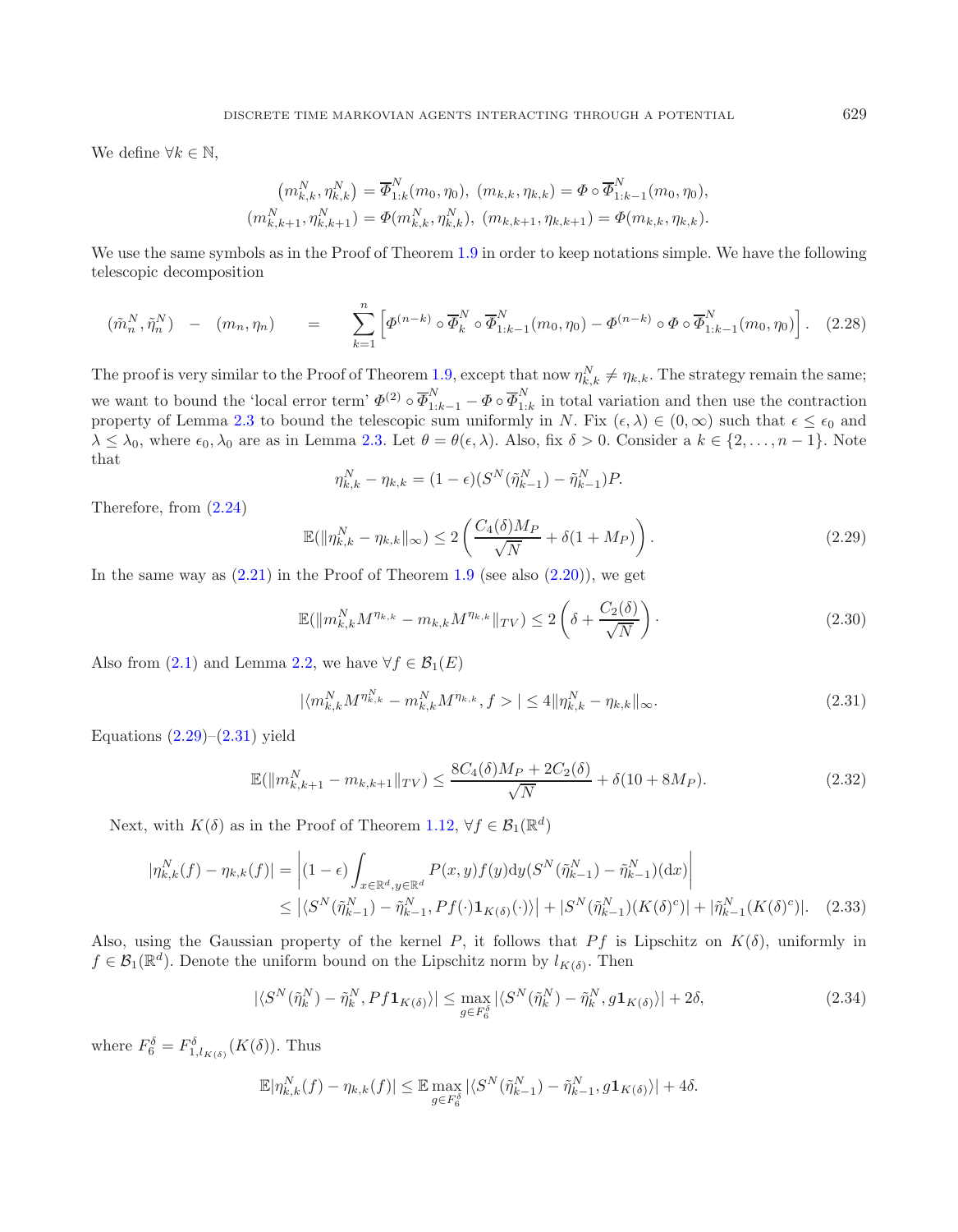Next, for all  $f \in \mathcal{B}_1(\mathbb{R}^d)$ 

$$
\mathbb{E}|\eta_{k,k+1}^{N}(f) - \eta_{k,k+1}(f)| = \mathbb{E}|\langle (1-\epsilon)(\eta_{k,k}^{N} - \eta_{k,k})P + \epsilon(m_{k,k}^{N} - m_{k,k})P', f \rangle|
$$
  
\n
$$
\leq \mathbb{E}|\langle \eta_{k,k}^{N} - \eta_{k,k}, Pf \rangle| + \mathbb{E}|\langle m_{k,k}^{N}P' - m_{k,k}P', f \rangle|
$$
  
\n
$$
\leq \mathbb{E}(\max_{g \in F_{6}^{\delta}}|\langle S^{N}(\tilde{\eta}_{k-1}^{N}) - \tilde{\eta}_{k-1}^{N}, g\mathbf{1}_{K(\delta)} \rangle|) + 4\delta + \mathbb{E}\|m_{k,k}^{N}P' - m_{k,k}P'\|_{TV}.
$$

Using  $C_1(\delta)$  introduced in the Proof of Theorem [1.9,](#page-6-1) we have

$$
\mathbb{E}(\|m_{k,k}^N P' - m_{k,k} P'\|_{TV}) \le 2\left(\delta + \frac{C_1(\delta)}{\sqrt{N}}\right).
$$

We then get

$$
\mathbb{E}(\|\eta_{k,k+1}^N - \eta_{k,k+1}\|_{TV}) \le 2\left(3\delta + \frac{C_1(\delta) + C_6(\delta)}{\sqrt{N}}\right),
$$

where  $C_6(\delta) = |F_6^{\delta}|$ . Also, by  $(2.33)$ 

$$
\mathbb{E}(\|\eta_{n,n}^N - \eta_{n,n}\|_{TV}) \le 2\left(2\delta + \frac{C_6(\delta)}{\sqrt{N}}\right),
$$

and using the definitions of  $m_{n,n}^N$  and  $m_{n,n}$ , we get from Lemma [A.5](#page-5-3)

$$
\sup_{f \in \mathcal{B}_1(E)} \mathbb{E}(|\langle m_{n,n}^N - m_{n,n}, f \rangle|) \le \frac{2}{\sqrt{N}}.
$$

Thus as in the Proof of Theorem [1.9](#page-6-1) we get, for  $n > 1$ ,

$$
\sup_{f \in \mathcal{B}_1(E)} \mathbb{E}(|\langle \tilde{m}_n^N - m_n, f \rangle| + ||\tilde{\eta}_n^N - \eta_n||_{TV})
$$
\n
$$
\leq \frac{2}{\sqrt{N}} + 2\left(2\delta + \frac{C_6(\delta)}{\sqrt{N}}\right) + \bar{C}\left(\delta(3 + M_P) + \frac{2C_1(\delta) + 2C_2(\delta) + 2C_6(\delta) + 8C_4(\delta)}{\sqrt{N}}\right)
$$
\n
$$
\times \frac{\theta^{-2}}{1 - \theta} + 4\theta^{n-1}.\quad \Box
$$

### Appendix. Auxiliary results

**Lemma A.1.** Let M be a transition probability kernel on E such that for some  $\epsilon \in (0,1)$  and  $\ell_1 \in \mathcal{P}(E)$ ,

$$
M(x, A) \ge \epsilon \ell_1(A), \forall A \in \mathcal{B}(E), x \in E.
$$

*Then, for all*  $\mu_1, \mu_2 \in \mathcal{P}(E)$ *,* 

$$
\|\mu_1 M - \mu_2 M\|_{TV} \le (1 - \epsilon) \|\mu_1 - \mu_2\|_{TV}.
$$

*Proof.* This result comes from Dobrushin's theorem and the proof of this theorem can be found in [\[1\]](#page-20-16), pages 183 and 192 (see useful definitions on p. 181). Dobrushin's theorem can also be found in [\[9\]](#page-20-17), page 70, with the corresponding proof in  $[10]$  $[10]$ , page 332.  $\Box$ 

**Lemma A.2.** *Suppose that Assumption* [1.4](#page-5-2) *holds. Then, for any*  $m, m' \in \mathcal{P}(\mathbb{R}^d)$  *and*  $\eta \in \mathcal{P}^*(\mathbb{R}^d)$ *,* 

$$
||mM^{\eta} - m'M^{\eta}||_{TV} \le (1 - \epsilon_Q e^{-\lambda \text{osc}(\eta)})||m - m'||.
$$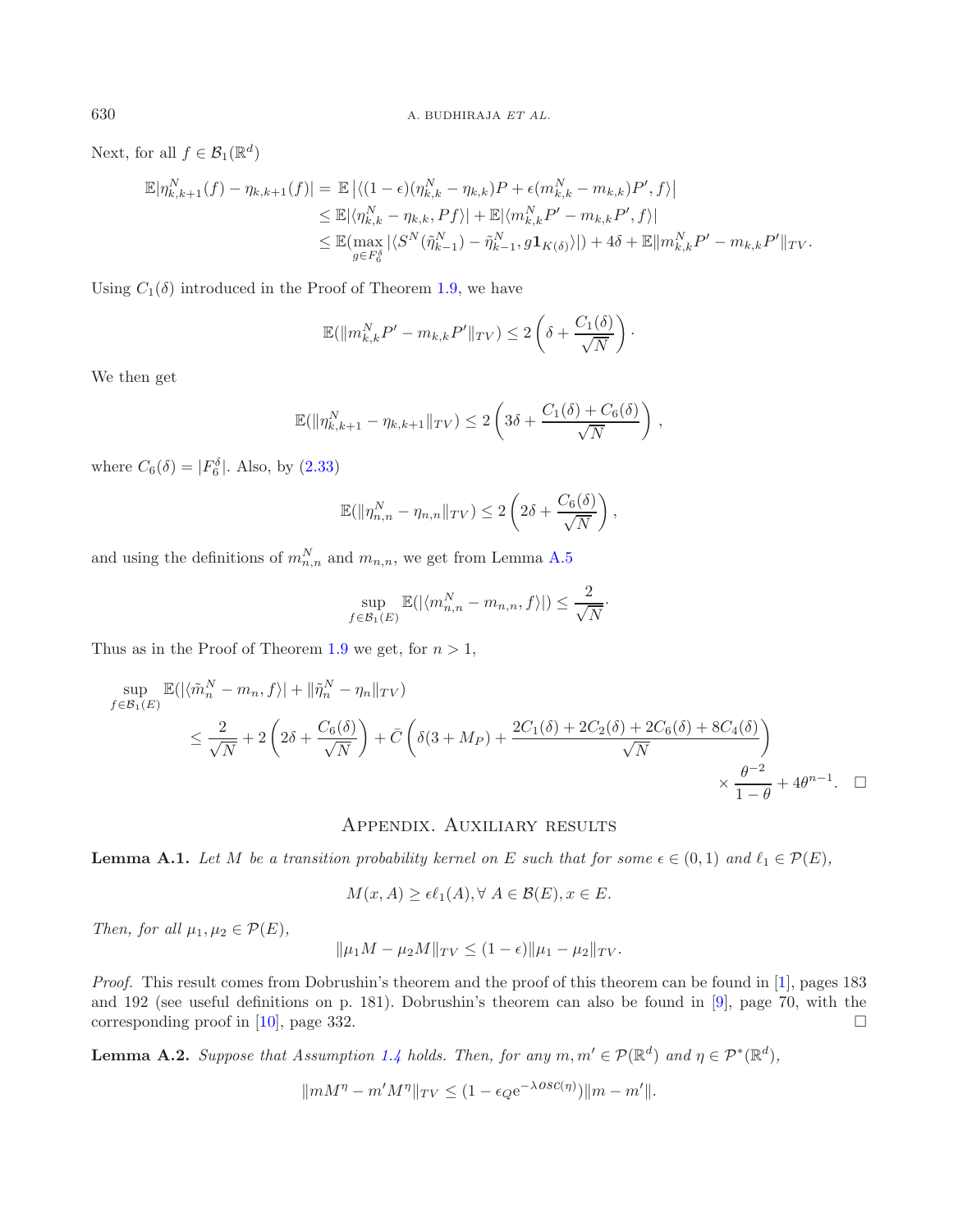*Proof.* The proof can be found in [\[1](#page-20-16)], page 195. Since this book is written in French, we give a quick proof. Note that  $\forall x, y \in E$ ,

$$
M^{\eta}(x,dy) = Q(x,dy)e^{-\lambda(\eta(x)-\eta(y))_{+}} + Q_0(x,dy)\left(1 - \int_{z\in E} Q(x,dz)e^{-\lambda(\eta(x)-\eta(z))_{+}}\right).
$$

Then by Assumption [1.4](#page-5-2)

$$
M^{\eta}(x, \mathrm{d}y) \ge \epsilon_Q \mathrm{e}^{-\lambda \mathrm{OSC}(\eta)} l_1(\mathrm{d}y).
$$

The result now follows from Lemma [A.1.](#page-4-2)  $\Box$ 

**Lemma A.3.** *Let*  $\eta' \in \mathcal{P}(\mathbb{R}^d)$ ,  $m \in \mathcal{P}(E)$ , and let  $\eta = \eta' R_m$ . Suppose that Assumption [1.7](#page-5-4) (3) holds. Then,  $\eta$  $has\ a\ \bar{l}_{P,P'}$ - Lipschitz density.

*Proof.* Under Assumption [1.7](#page-5-4) (3), the density of  $\eta$  is

$$
x \mapsto (1 - \epsilon) \int_{y \in \mathbb{R}^d} \eta'(\mathrm{d}y) P(y, x) + \epsilon \int_{y \in \mathbb{R}^d} m(\mathrm{d}y) P(y, x).
$$

And for  $x, x' \in \mathbb{R}^d$ ,

$$
|\eta(x) - \eta(x')| \le (1 - \epsilon) \int_{y \in \mathbb{R}^d} \eta'(dy) \overline{l}_{P, P'} |x - x'| + \epsilon \int_{y \in \mathbb{R}^d} m(dy) \overline{l}_{P, P'} |x - x'|
$$
  
=  $\overline{l}_{P, P'} |x - x'|$ .

**Lemma A.4.** *Take*  $\eta \in \mathcal{P}(\mathbb{R}^d)$  *having a*  $l_\eta$ -Lipschitz density and let  $f \in \mathcal{B}_1(\mathbb{R}^d)$ . Under Assumption [1.8,](#page-6-2) the  $function x \in E \mapsto M^{\eta}f(x)$  *is*  $\overline{l}_{Q,Q_0}$ -Lipschitz with

$$
\overline{l}_{Q,Q_0}=l_{Q,Q_0}\left(3+2\lambda l_\eta\right).
$$

*Proof.* Note that for  $x \in E$ 

$$
M^{\eta} f(x) = \int_{y \in E} Q(x, dy) e^{-\lambda(\eta(x) - \eta(y))_+} f(y) + \int_{y \in E} Q_0(x, dy) f(y) \times \left(1 - \int_{z \in E} Q(x, dz) (1 - e^{-\lambda(\eta(x) - \eta(z))_+}\right).
$$

So for  $x, x' \in E$ , using Assumption [1.8](#page-6-2)

$$
|M^{\eta}f(x) - M^{\eta}f(x')| \le l_{Q,Q_0}|x - x'| + \int_{y \in E} Q(x', dy)|e^{-\lambda(\eta(x) - \eta(y))_{+}} - e^{-\lambda(\eta(x') - \eta(y))_{+}}|
$$
  
+ 
$$
\left| \int_{y \in E} (Q_0(x, dy) - Q_0(x', dy))f(y) \right| \times \left(1 - \int_{z \in E} Q(x, dz)(1 - e^{-\lambda(\eta(x) - \eta(z))_{+}}) + \int_{y \in E} Q_0(x', dy) \times \left| \int_{z \in E} Q(x, dz)e^{-\lambda(\eta(x) - \eta(z))_{+}} - Q(x', dz)e^{-\lambda(\eta(x') - \eta(z))_{+}} \right|
$$
  

$$
\le l_{Q,Q_0}|x - x'| + \int_{y \in E} Q(x', dy)\lambda|\eta(x) - \eta(x')| + l_{Q,Q_0}|x - x'|
$$
  
+ 
$$
l_{Q,Q_0}|x - x'| + \int_{y \in E} Q(x', dy)\lambda|\eta(x) - \eta(x')|
$$
  

$$
\le l_{Q,Q_0}|x - x'| (3 + 2\lambda l_{\eta}).
$$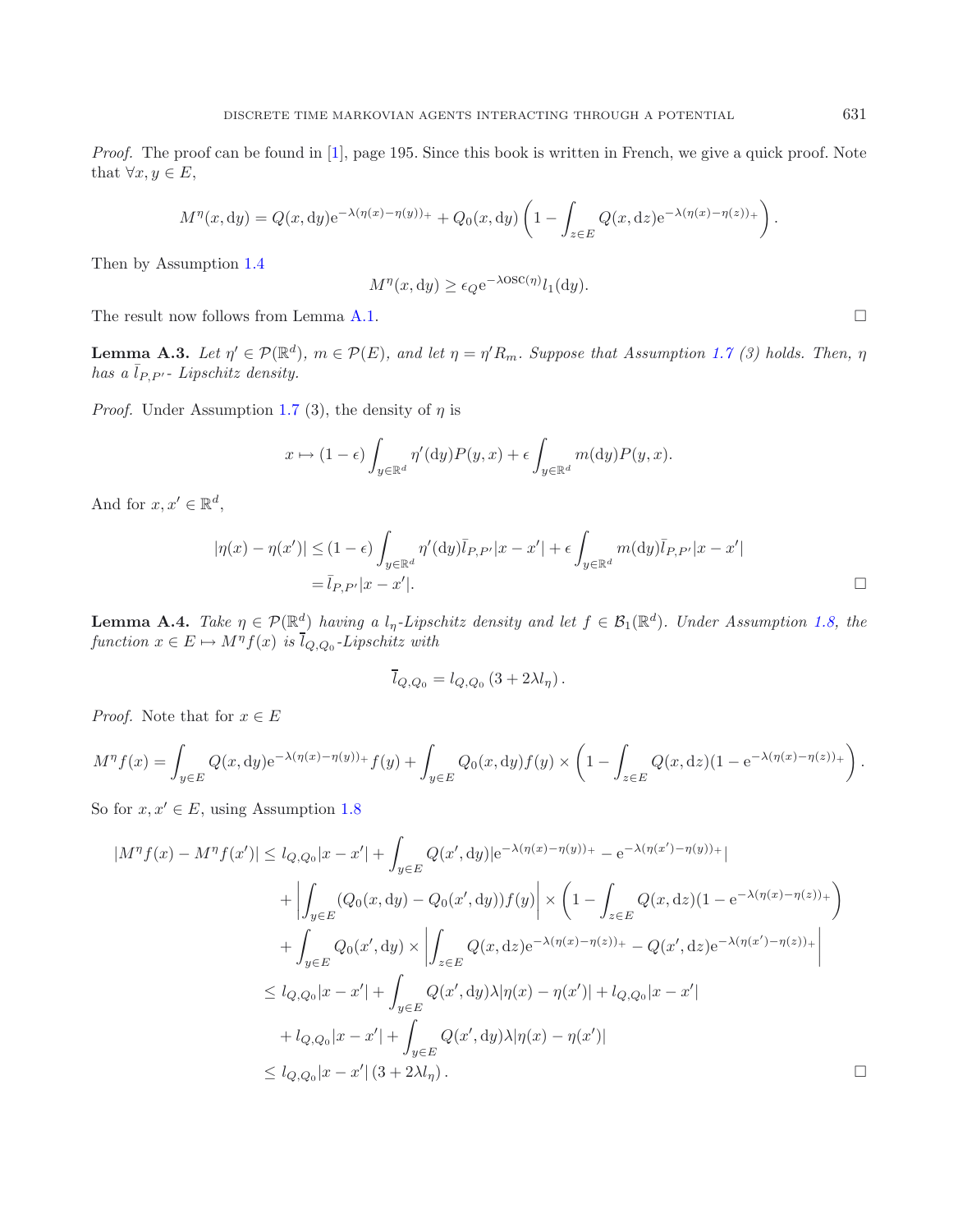### **Lemma A.5.**

(*1*) *Let*  $E_0$  *be a closed subset of*  $\mathbb{R}^d$  *and let*  $\mu \in \mathcal{P}(E_0)$ *. Then for all*  $f \in \mathcal{B}_1(E_0)$ 

$$
\mathbb{E}(|\langle S^N(\mu)-\mu,f\rangle|)\leq \frac{2}{\sqrt{N}}\cdot
$$

(2) Let G be a transition probability kernel on a closed subset  $E_0$  of  $\mathbb{R}^d$ . Let  $x_1, \ldots, x_N \in E_0$  for some  $N \in \mathbb{N}$ and let  $\xi_1, ..., \xi_N$  be mutually independent random variables distributed as  $\delta_{x_1}G, ..., \delta_{x_N}G$ . Define  $m_0^N = \frac{1}{N} \sum_{i=1}^N \delta_{x_i}$  and  $m_1^N = \frac{1}{N} \sum_{i=1}^N \delta_{\xi_i}$ . Then for all  $f \in \mathcal{B}_1(E_0)$ 

$$
\mathbb{E}(|\langle m_1^N - m_0^N G, f \rangle|) \le \frac{2}{\sqrt{N}}.
$$

*Proof.* We will only show (2). Proof of (1) is similar. Fix  $f \in \mathcal{B}_1(E_0)$ . Then

$$
\mathbb{E}(|\langle m_1^N - m_0^N G, f \rangle|) = \mathbb{E} \left| \frac{1}{N} \sum_{i=1}^N f(\xi_i) - \delta_{x_i} G(f) \right|
$$
  
\n
$$
\leq \left( \mathbb{E} \left( \frac{1}{N} \sum_{i=1}^N f(\xi_i) - \delta_{x_i} G(f) \right)^2 \right)^{1/2}
$$
  
\n
$$
= \left( \mathbb{E} \frac{1}{N^2} \sum_{i=1}^N (f(\xi_i) - \delta_{x_i} G(f))^2 \right)^{1/2}
$$
  
\n
$$
\leq \frac{2}{\sqrt{N}}.
$$

**Lemma A.6.** *Suppose* P, P *satisfy Assumption [1.11,](#page-7-1) then they satisfy Assumption [1.5\(](#page-5-3)1). Proof.* Let  $m_0, m'_0 \in \mathcal{P}(E)$ . We can write

<span id="page-18-0"></span>
$$
\begin{cases} m_0 = m + \tilde{m} \\ m'_0 = m + \tilde{m}' \end{cases}
$$

where  $m, \tilde{m}, \tilde{m}'$  are finite measures on E and  $||m_0 - m'_0||_{TV} = ||\tilde{m} - \tilde{m}'||_{TV} = ||\tilde{m}|| + ||\tilde{m}'||_{TV}$ . We set

$$
\begin{cases}\nP'_E(x, dx') = P'(x, dx')\mathbf{1}_{x' \in E} \\
P'_{E^c}(x, dx') = P'(x, dx')\mathbf{1}_{x' \in E^c}.\n\end{cases}
$$

Since E is compact, we can find  $p \in \mathcal{P}(E)$  and  $\delta > 0$  such that

$$
P'_{E}(x, dx') = \delta p(dx') + M(x, dx'), \forall x \in E.
$$
\n(A.1)

 $\Box$ 

where M is some nonnegative kernel. Then

$$
\|m_0 P' - m'_0 P'\|_{TV} = \|\tilde{m}P'_E - \tilde{m}'P'_E\|_{TV} + \|\tilde{m}P'_{E^c} - \tilde{m}'P'_{E^c}\|_{TV}
$$
  
\n
$$
\leq \|\tilde{m}M - \tilde{m}'M\|_{TV} + \tilde{m}P'(E^c) + \tilde{m}'P'(E^c)
$$
  
\n
$$
\leq \tilde{m}M(E) + \tilde{m}'M(E) + \tilde{m}P'(E^c) + \tilde{m}'P'(E^c).
$$

From  $(A.1)$  we have

$$
\tilde{m}M(E) + \tilde{m}P'(E^c) = \tilde{m}P'(E) - \delta\tilde{m}(E) + \tilde{m}P'(E^c)
$$
  
\n
$$
\leq (1 - \delta)\tilde{m}P'(E) + \tilde{m}P'(E^c)
$$
  
\n
$$
= (1 - \delta)\tilde{m}P'(E) + (\tilde{m}(E) - \tilde{m}P'(E)).
$$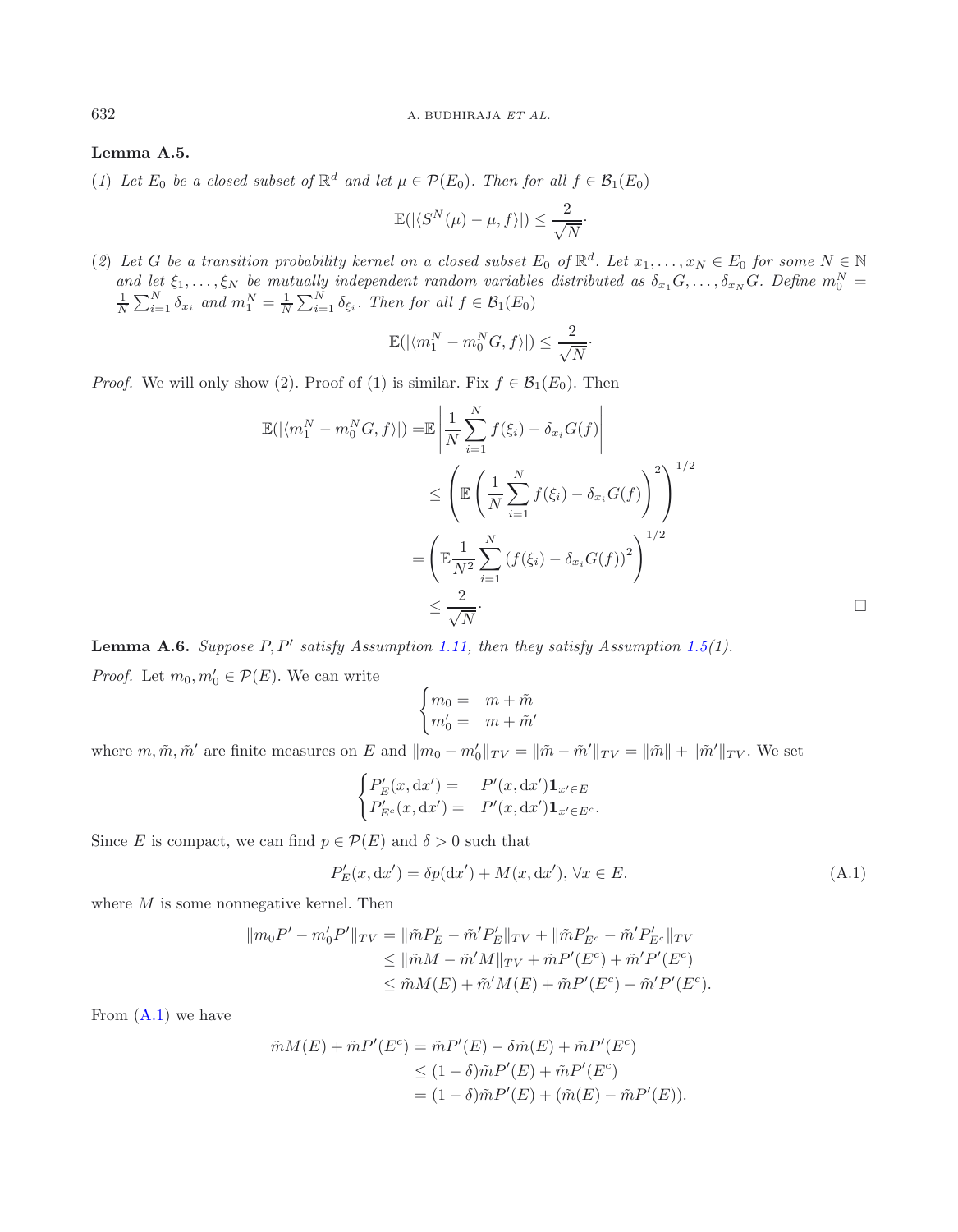Since E has a non-empty interior, we can find  $\alpha > 0$  such that  $\forall \overline{m} \in \mathcal{P}(E), \overline{m}P'(E) \geq \alpha$ . In particular we have  $\tilde{m}P'(E) \ge \alpha \tilde{m}(E)$ . Using this property in the above display

$$
\tilde{m}M(E) + \tilde{m}P'(E^c) \le (1 - \delta)\alpha \tilde{m}(E) + (1 - \alpha)\tilde{m}(E)
$$
  
=  $(1 - \alpha\delta)\tilde{m}(E)$ ,

Also, the same formula holds with  $\tilde{m}$  replaced by  $\tilde{m}'$ . So

$$
||m_0P' - m'_0P'||_{TV} \le (1 - \alpha\delta)(\tilde{m}(E) + \tilde{m}'(E))
$$
  
=  $(1 - \alpha\delta)||m_0 - m'_0||_{TV}.$ 

**Lemma A.7.** *Suppose that Assumption [1.7](#page-5-4)* [\(1.7\)](#page-5-4) *holds.* Fix  $(m_0, \eta_0) \in \mathcal{P}(E) \times \mathcal{P}^*(\mathbb{R}^d)$ . Let  $\eta_k$  be as defined *in* [\(1.10\)](#page-4-3) and let  $\tilde{\eta}_k^N$  be as defined in [\(1.12\)](#page-7-2). Then, for any  $\delta > 0$ ,  $\exists$  a compact subset of  $\mathbb{R}^d$ ,  $K(\delta)$ , such that ∀k*,* ∀N*,*

$$
\eta_k(K(\delta)^c) < \delta, \, \mathbb{E}(\tilde{\eta}_k^N(K(\delta)^c) < \delta.
$$

*Proof.* We can prove by recurrence that  $\forall n$ ,

$$
\eta_{n+1} = \sum_{k=0}^{n} \left[ \epsilon (1 - \epsilon)^k m_{n-k} P' P^k \right] + (1 - \epsilon)^{n+1} \eta_0 P^{n+1}.
$$

Fix  $\tilde{\delta} > 0$ . Let  $k_0$  such that  $\sum_{k \geq k_0+1} (1 - \epsilon)^k < \tilde{\delta}$ . Since E is compact, we can find a finite family  $(x_j)_{j \in J}$ of elements of E such that  $\forall y \in E$ ,  $\exists j \in J$  such that  $|y - x_j| < \tilde{\delta}$ . We can partition:  $E = \sqcup_{j \in J} E_j$  such that  $\forall j$  and  $\forall y \in E_j$ ,  $|y - x_j| < \tilde{\delta}$ . For each  $j \in J$ , we can find  $K_j$ , a compact subset of  $\mathbb{R}^d$ , such that  $\delta_{x_j}P'(K_j^c) < \tilde{\delta}, \delta_{x_j}P'P(K_j^c) < \tilde{\delta}, \ldots, \delta_{x_j}P'P^{k_0}(K_j^c) < \tilde{\delta}.$  Clearly, the set  $K = \cup_{j\in J}K_j$  is compact. Also,  $\forall k$  ≤  $k_0$ ,  $\forall r$ 

$$
m_r P' P^k(K^c) = \int_{y \in E} m_r(\mathrm{d}y) (P' P^k)(y, K^c)
$$
  
\n
$$
= \sum_{j \in J} \int_{y \in E_j} m_r(\mathrm{d}y) (P' P^k)(y, K^c)
$$
  
\n
$$
= \sum_{j \in J} \int_{y \in E_j} m_r(\mathrm{d}y) (P' P^k)(x_j, K^c)
$$
  
\n
$$
+ \sum_{j \in J} \int_{y \in E_j} m_r(\mathrm{d}y) ((P' P^k)(y, K^c) - (P' P^k)(x_j, K^c))
$$
  
\n
$$
\leq \sum_{j \in J} [m_r(E_j) (P' P^k)(x_j, K^c)] + \tilde{\delta} \tilde{l}_{P, P'}
$$
  
\n
$$
\leq \tilde{\delta} + \tilde{\delta} \tilde{l}_{P, P'},
$$

where the next to last inequality follows from Assumption [1.7](#page-5-4) (2). Finally,  $\forall n \geq k_0 + 1$ 

$$
\eta_{n+1}(K^c) \le \sum_{k=0}^{k_0} [\epsilon (1-\epsilon)^k m_{n-k} P' P^k(K^c)] + \tilde{\delta}
$$
  

$$
\le \sum_{k=0}^{k_0} [\epsilon (1-\epsilon)^k (\tilde{\delta} + \tilde{\delta} \tilde{l}_{P,P'})] + \tilde{\delta}.
$$